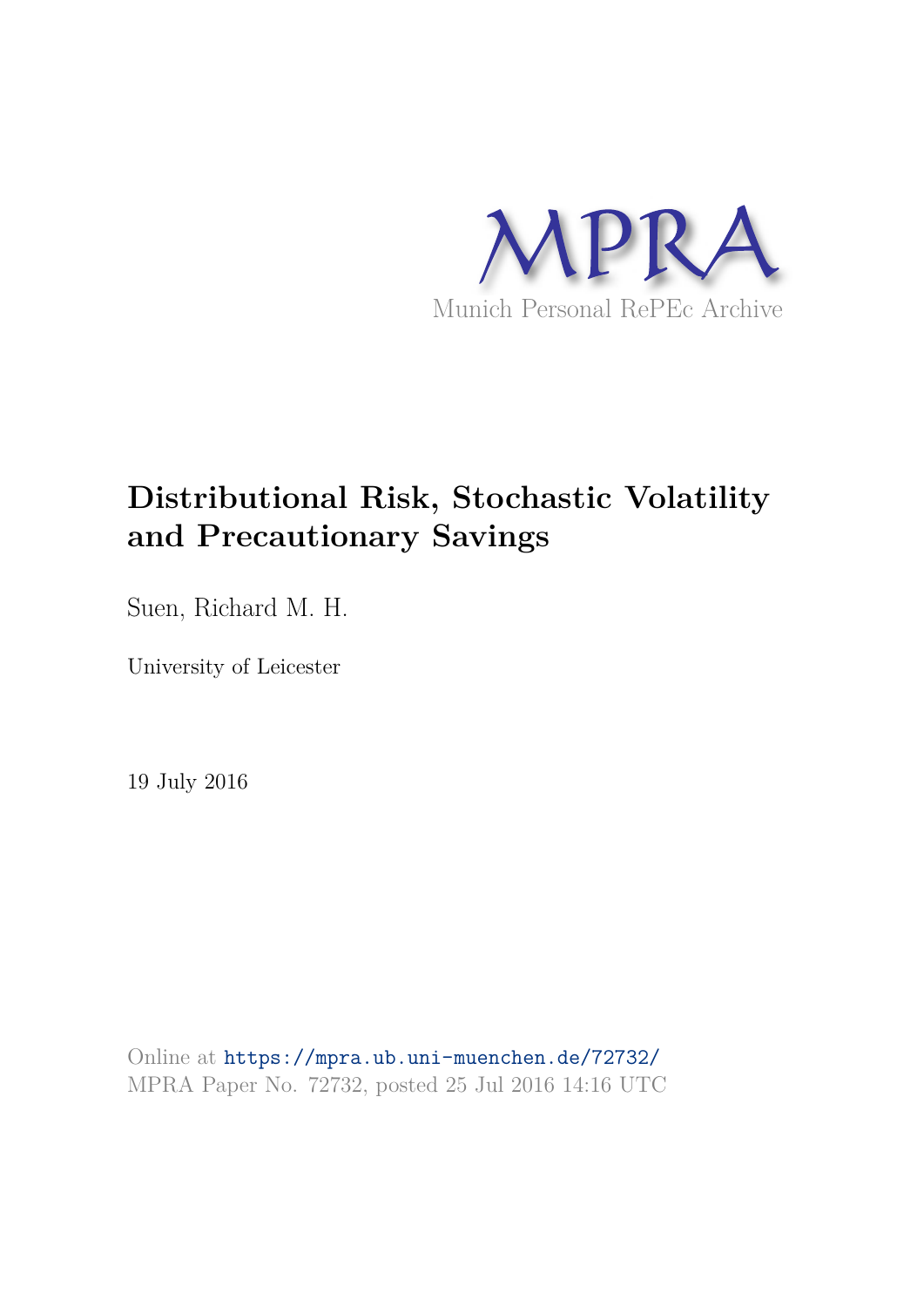# Distributional Risk, Stochastic Volatility and Precautionary Savings

Richard M. H. Suen

19th July, 2016.

#### Abstract

This paper analyses the optimal saving behaviour of a risk-averse and prudent consumer who faces two sources of income risk: risk as described by a given probability distribution and risk in the distribution itself. The latter is captured by the randomness in the parameters underlying the probability distribution and is referred to as distributional risk. Stochastic volatility, which generally refers to the randomness in the variance, can be viewed as a form of distributional risk. Necessary and sufficient conditions by which an increase in distributional risk will induce the consumer to save more are derived under two specifications of preferences: expected utility preferences and Selden/Kreps-Porteus preferences. The connection (or lack of) between these conditions and stochastic volatility is addressed. The additional conditions under which a prudent consumer will save more under greater volatility risk are identified.

Keywords: Stochastic volatility, stochastic convexity, precautionary saving. JEL classification: D81, D91, E21.

Department of Economics, Astley Clarke Building, University of Leicester, Leicester LE1 7RH, United Kingdom. Phone: +44 116 252 2880. Email: mhs15@le.ac.uk.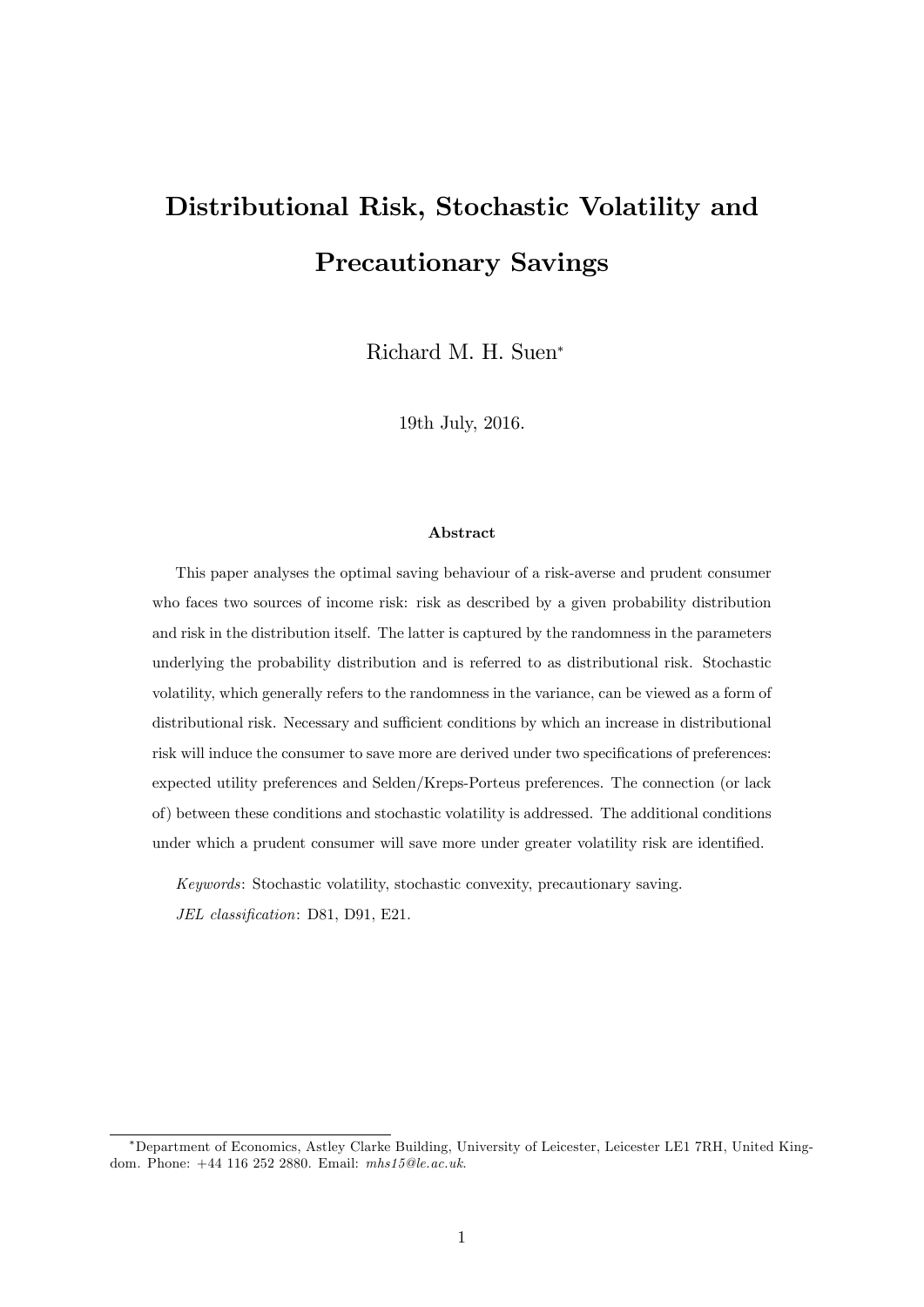# 1 Introduction

This paper analyses the optimal saving behaviour of a risk-averse and prudent consumer who receives a random income drawn from a mixture of probability distributions. A mixture model is used to capture two sources of income risk: risk as described by a given probability distribution and risk in the distribution itself. The latter is referred to as distributional risk. The consumer is said to display a precautionary saving motive against distributional risk if he saves more when there is an increase in such risk.<sup>1</sup> The main purpose of this study is to derive a set of conditions for this to occur under two specifications of preferences: expected utility preferences and Selden/Kreps-Porteus preferences.<sup>2</sup> Our interest in this topic is motivated by the recent development in the stochastic volatility literature. Stochastic volatility, which generally refers to the randomness in the variance of some exogenous variables, can be viewed as one form of distributional risk. There is now ample empirical evidence showing that the volatility of major economic variables are time-varying and stochastic.<sup>3</sup> These findings have inspired a surge of interest in understanding how volatility risk (also known as uncertainty risk) would affect individual choices and market outcomes.<sup>4</sup> In particular, several authors have suggested that an increase in volatility risk will induce consumers to save more out of precautionary motives.<sup>5</sup> The results in this paper can be used to shed light on the theoretical foundation of such claim.

To analyse the effects of distributional risk on consumption-saving decisions, we adopt a similar two-period framework as in Leland (1968), Sandmo (1970), Kimball (1990) and Kimball and Weil (2009). This model focuses on a single risk-averse consumer who faces income risk only in the second period and who can self-insure by holding a single risk-free asset. In the present study, the second-period income is assumed to be drawn from a mixture of a collection of probability distributions, denoted by  $\mathcal{F} = \{F(\cdot | \theta), \theta \in \Theta\}$ . Each member in this collection

<sup>&</sup>lt;sup>1</sup>The consumer may also display a precautionary saving motive against the first source of income risk. These two types of precautionary saving motives are parallel but independent of one another.

<sup>&</sup>lt;sup>2</sup>Although expected-utility preferences can be viewed as a special case of Selden/Kreps-Porteus preferences, the conditions for precautionary savings under these two types of preferences are rather different. This is true even in the absence of distributional risk [see Kimball (1990), Gollier (2001, Section 20.3) and Kimball and Weil (2009)]. Thus, in our main analysis we will deal with these two types of preferences separately.

<sup>3</sup>At the aggregate level, Stock and Watson (2002) and Sims and Zha (2006), among others, have documented the time-varying nature of business cycle volatility in postwar US economy. At the household level, Meghir and Pistaferri (2004), Storesletten et al. (2004) and Guvenen et al. (2014) have shown that the variance of US household earnings is fluctuating over time and correlated with macroeconomic conditions. In the asset pricing literature, Bansal and Yaron (2004) have provided evidence of stochastic volatility in US consumption. Other indicators of volatility risk have been discussed in Bloom (2014).

<sup>&</sup>lt;sup>4</sup>See Fernández-Villaverde and Rubio-Ramírez (2013) and Bloom (2014) for concise reviews on models with stochastic volatility or uncertainty shocks. Following this literature, we will use the terms "risk" and "uncertainty" interchangeably to describe random events that can be quantified by a well-defined probability distribution.

 $5$ See, for instance, Bloom (2014, p.165) and Basu and Bundick (2014).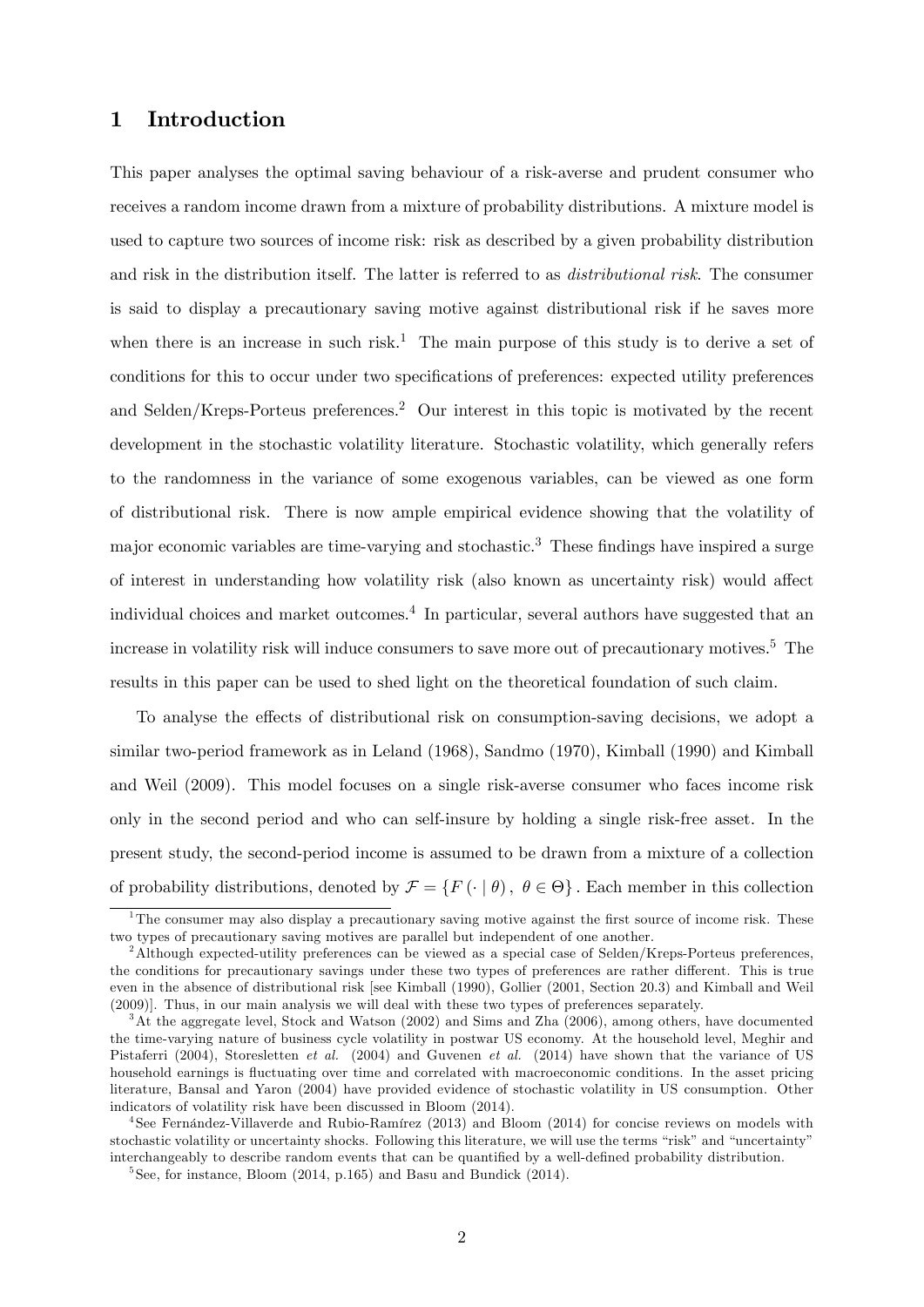is indexed by a vector of parameters  $\theta$ , which is itself a random variable. The randomness in  $\theta$  is what we referred to as distributional risk. The extent of such risk is captured by another distribution function  $G(\theta)$ . The consumer is assumed to know both  $\mathcal F$  and  $G$  so that there is no ambiguity regarding the probability distribution of the second-period income. Under this framework, changes in income risk can be due to changes in  $F(\cdot | \theta)$  brought by changes in  $\theta$ , or changes in the mixing distribution  $G$ . Our focus is on the latter. Specifically, we examine how an increase in the riskiness of  $G$  would affect individual savings. In light of the stochastic volatility literature mentioned earlier, such an increase can be the result of deteriorating macroeconomic conditions which lead to a more volatile prospect for individual consumers.

Our main Öndings can be summarised as follows: Firstly, we observe that the standard conditions for risk aversion and prudence are not directly applicable to distributional risk. To see this precisely, consider an expected-utility consumer with von Neumann-Morgenstern utility function  $u(\cdot)$  and marginal utility  $u'(\cdot)$ .<sup>6</sup> For explanatory convenience, suppose  $\theta$  is just a scalar. In the presence of distributional risk, the expected utility of future income is given by  $\int E[u(y) | \theta] dG(\theta)$ , where  $E[\cdot | \theta]$  is the expectation formed under the distribution  $F(y | \theta)$ . Similarly, define  $\int E[u'(y) | \theta] dG(\theta)$  as the expected marginal utility of future income. Using the standard textbook definition of risk aversion, the consumer is said to dislike distributional risk if and only if  $E[u(y) | \theta]$  exhibits concavity in  $\theta$ . Likewise, by the same argument as in Kimball (1990), the consumer is said to be prudent towards distributional risk if and only if  $E[u'(y) | \theta]$  exhibits convexity in  $\theta$ .<sup>7</sup> The problem is that the concavity of  $u(\cdot)$  does not necessarily imply the concavity of  $E[u(y) | \theta]$  under an arbitrary set of distribution functions  $\mathcal{F}^8$ . In fact, it is easy to construct examples in which  $u(\cdot)$  is globally concave but  $E[u(y) | \theta]$  is globally convex in  $\theta$ . Similarly, the convexity of  $u'(\cdot)$  does not necessarily imply the convexity of  $E[u'(y) | \theta]$  under an arbitrarily given  $\mathcal{F}$ . Thus, a convex marginal utility function alone is not enough to ensure the existence of precautionary savings against distributional risk.

The above discussion makes clear that some restrictions on  $\mathcal F$  are necessary in order to establish an aversion towards distributional risk and a precautionary saving motive against this type of risk. The main contribution of this paper is to make clear what these restrictions are.

 $6\text{The argument below also applies to Selden/Kreps-Porteus preferences, but in order to explain this precisely.}$ we need to introduce more notations. For this reason, we choose to defer this discussion until Section 3.2.

<sup>&</sup>lt;sup>7</sup>More specifically, the consumer is said to be prudent towards distributional risk if an increase in the riskiness of  $\theta$  will raise the expected marginal utility  $\int E[u'(y) | \theta] dG(\theta)$ . In the absence of distributional risk, Kimball (1990) shows that an expected-utility consumer is prudent if and only if the marginal utility function is convex.

<sup>&</sup>lt;sup>8</sup>The integrability of  $u(\cdot)$  under  $F(\cdot | \theta)$  is one issue, but the main problem remains even if we focus on those  $u(\cdot)$  and  $F(\cdot | \theta)$  such that  $E[u(y) | \theta]$  exists and is finite.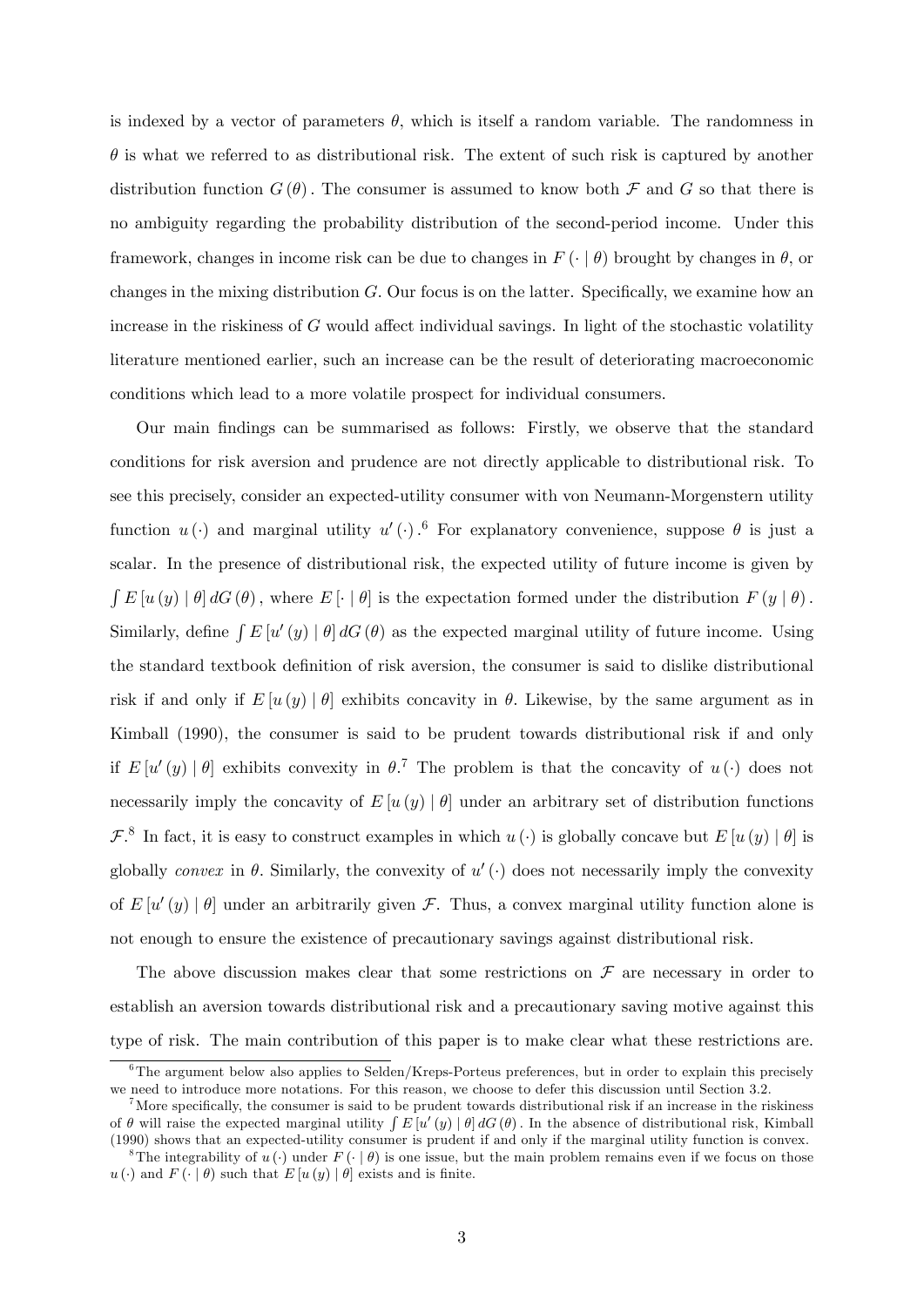Specifically, we provide a necessary and sufficient condition under which the concavity of  $u(\cdot)$ and the convexity of  $u'(\cdot)$  are inherited by  $E[u(y) | \theta]$  and  $E[u'(y) | \theta]$ , respectively. This single condition thus ensures that both the risk aversion and prudence properties are transferred from  $u(\cdot)$  to  $E[u(y) | \theta]$ . We refer to this condition as *stochastic convexity*. With expected-utility preferences, an increase in distributional risk will lead a consumer with convex marginal utility to save more if and only if the stochastic convexity condition is satisfied. We also derive an analogous result for Selden/Kreps-Porteus preferences.

Equipped with these findings, we are now in position to comment on the existence of precautionary savings in stochastic volatility models. The implications of our results are clear: an increase in volatility risk can induce a risk-averse and prudent consumer to save more if and only if the stochastic convexity condition is satisfied. In Section  $2.3$ , we show that while stochastic volatility can be viewed as a form of distributional risk, it does not imply (and is not implied by) stochastic convexity. Thus, stochastic convexity is an additional condition needed to ensure the existence of precautionary savings against volatility risk.

The rest of this paper is organised as follows: Section 2 introduces some basic concepts and results. Section 3 describes the model environment. Section 4 analyses the existence of precautionary savings under expected utility preferences and Selden/Kreps-Porteus preferences. Section 5 provides some concluding remarks.

## 2 Preliminaries

The purpose of this section is to introduce some basic concepts and results that are essential for our analysis. In Section 2.1, we present a basic framework for defining a mixture of probability distributions and make clear the meaning of distributional risk. In Section 2.2, we provide a formal definition of stochastic convexity and establish an important characterisation result which will be used throughout the paper. In Section 2.3, we discuss the connection between stochastic volatility and distributional risk.

#### 2.1 Mixture of Probability Distributions

Let  $\mathcal{F} = \{F(\cdot | \theta) : \theta \in \Theta\}$  be a collection of probability distributions defined on the support  $S \subseteq \mathbb{R}$ . Each member of this collection is indexed by a random vector  $\theta$  drawn from a set  $\Theta \subset \mathbb{R}^m$ , for some m. The probability distribution of  $\theta$  is denoted by  $G : \Theta \to [0,1]$ . Let Y be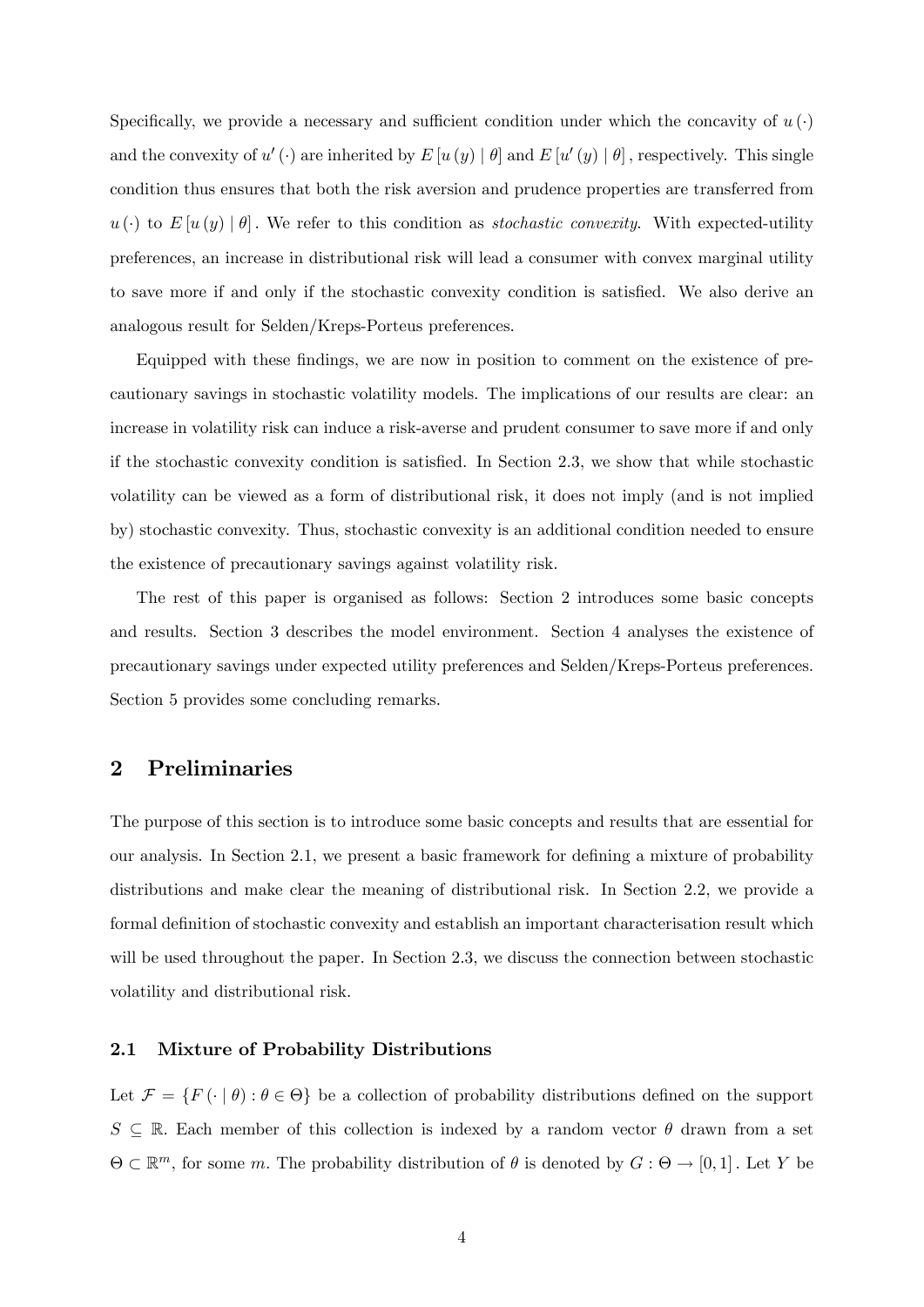a random variable with probability distribution given by

$$
H(y) \equiv \Pr(Y \le y) = \int_{\Theta} F(y | \theta) dG(\theta), \quad \text{for all } y \in S.
$$
 (1)

In words, H is a mixture or weighted average of the distribution functions in  $\mathcal{F}$ , with weights assigned according to  $G<sup>9</sup>$ . This setup can be interpreted in a number of ways. For instance, one can view  $(Y, \theta)$  as a vector of correlated random variables. In this case,  $\theta$  represents a set of covariates of Y (or background risks) with marginal distribution  $G; F(y | \theta)$  is the distribution of Y conditioned on  $\theta$  and H is the marginal distribution of Y. In the multiple-prior models of ambiguity, the mixture equation in (1) is used to represent the subjective beliefs of a decision maker who is ambiguous about the true distribution of Y: In this context, the second-order distribution  $G(\cdot)$  captures the degree of ambiguity, while  $\mathcal{F} = \{F(\cdot | \theta) : \theta \in \Theta\}$  represents a set of plausible first-order distributions or priors.<sup>10</sup>

In the present study,  $Y$  is an exogenous random variable that directly affects the choices of a risk-averse consumer, whereas  $\theta$  is a set of random parameters that will affect those choices indirectly through the distribution of Y. For this reason, we refer to the randomness in  $\theta$  as distributional risk. The extent of such risk in the mixture  $H$  is captured by the distribution function G. There is no ambiguity regarding the probability distributions of  $\theta$  and Y.

## 2.2 Stochastic Convexity

In order to define the concept of stochastic convexity, we need to introduce some additional notations. Let  $\mathcal{C}(S)$  be the set of all real-valued, continuous functions defined on S that are integrable with respect to the probability distributions in F. Define an operator  $\Gamma$  on  $\mathcal{C}(S)$ according to

$$
\left(\Gamma\psi\right)(\theta) \equiv \int_{S} \psi\left(y\right) dF\left(y \mid \theta\right) = E\left[\psi\left(y\right) \mid \theta\right], \quad \text{for all } \theta \in \Theta. \tag{2}
$$

<sup>&</sup>lt;sup>9</sup>The above definition can be generalised in at least two ways. First,  $\mathcal F$  can be an arbitrary collection of multivariate distributions. Second,  $\Theta$  can be taken as an arbitrary index set. In other words, the distribution functions in  $\mathcal F$  need not be parametric. For further details on this, see Teicher (1960).

<sup>&</sup>lt;sup>10</sup>See Section 5 for yet another interpretation of the mixture model in  $(1)$ .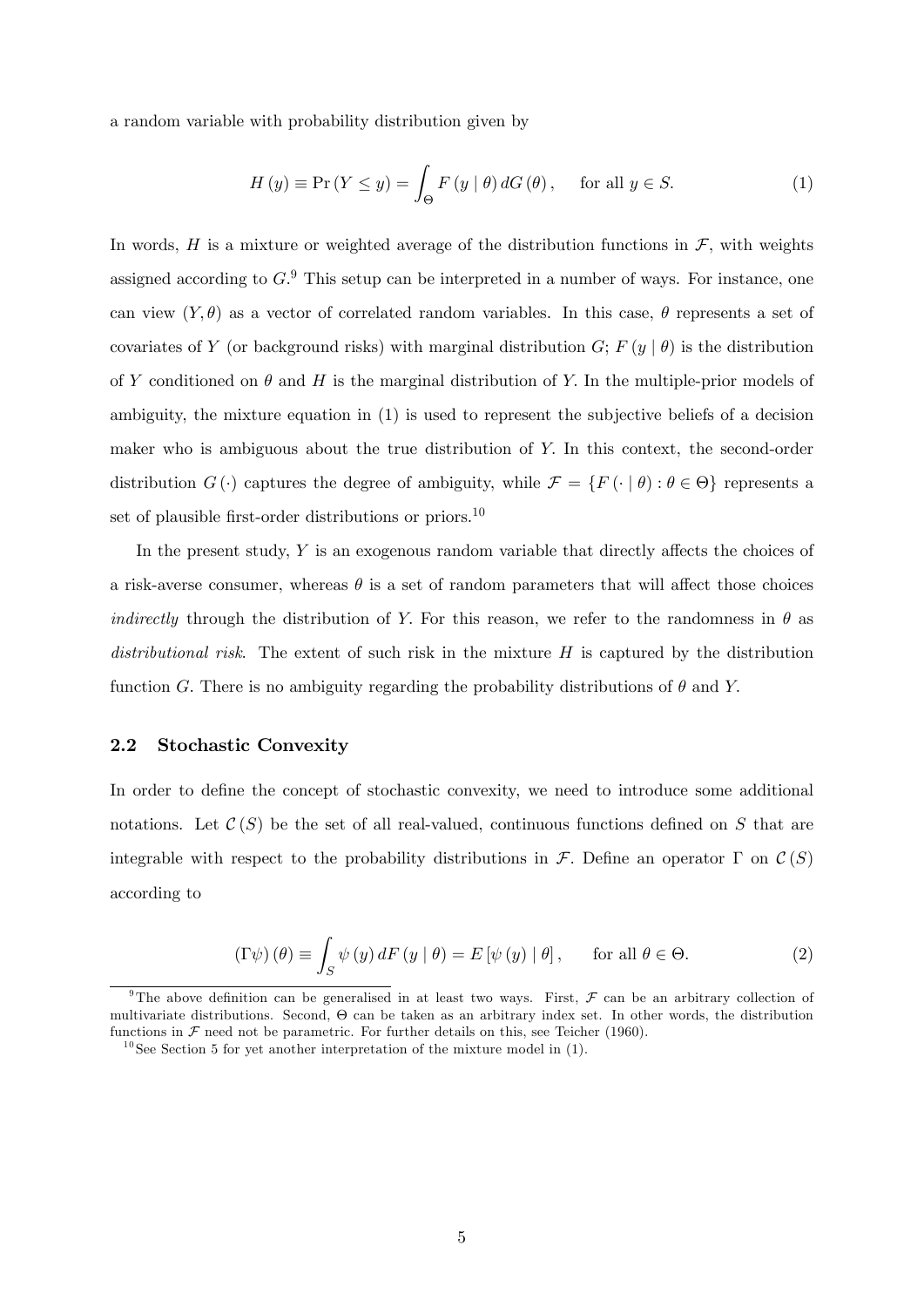For any given  $\theta \in \Theta$ ,  $(\Gamma \psi) (\theta)$  is the expectation of the function  $\psi$  under  $F(\cdot | \theta)$ . Our attention will be focused on those distributions  $G(\cdot)$  that satisfy the following condition:

$$
\int_{\Theta} E\left[\psi\left(y\right) \mid \theta\right] dG\left(\theta\right) < \infty, \qquad \text{for all } \psi \in \mathcal{C}\left(S\right). \tag{3}
$$

This ensures that every function  $\psi$  in  $\mathcal{C}(S)$  is integrable with respect to  $H(\cdot)$ . The set of all distribution functions  $G(\cdot)$  that satisfy (3) is denoted by  $\mathcal{L}(\Theta)$ . Since  $(\Gamma \psi)(\theta) < \infty$  for all  $\psi \in \mathcal{C}(S)$  and for all  $\theta \in \Theta$ , the set  $\mathcal{L}(\Theta)$  includes all Dirac distributions that assign unit probability to a single point in  $\Theta$ .

Let  $\mathcal{C}'(S)$  be an arbitrary subset of  $\mathcal{C}(S)$ . The operator  $\Gamma$  defined in (2) is said to be stochastically convex with respect to  $\mathcal{C}'(S)$  if  $\Gamma \psi$  is a convex function of  $\theta$  for all  $\psi \in \mathcal{C}'(S)$ . For example, if  $\mathcal{C}'(S)$  is the set of all increasing functions in  $\mathcal{C}(S)$ , then stochastic convexity means that  $\Gamma$  will map every increasing function of y in  $\mathcal{C}(S)$  to a convex function of  $\theta$ . This form of stochastic convexity has been discussed and analysed in Topkis (1998, Section 3.9.1). For our purposes here, the relevant form of stochastic convexity is the one with respect to all decreasing convex functions, so from this point onward  $\mathcal{C}'(S)$  denotes the set of all decreasing convex functions in  $\mathcal{C}(S)$ .

In practice, it is difficult (if at all possible) to check the convexity of  $\Gamma \psi$  for every function in  $\mathcal{C}'(S)$ . Thus, a more operational characterisation of stochastic convexity is called for. This is achieved in Theorem 1. For any  $y \in S$ , define an auxiliary function  $\Phi(\cdot; y) : \Theta \to \mathbb{R}_+$  by

$$
\Phi(\theta; y) \equiv \int_{\underline{y}}^{y} F(\omega | \theta) d\omega,
$$
\n(4)

where  $y$  is the infimum of  $S$ .

**Assumption A1** For any  $y \in S$ , the function  $\Phi(\theta; y)$  defined in (4) is convex in  $\theta$ .

Theorem 1 states that Assumption A1 is both necessary and sufficient for  $\Gamma$  to be stochastically convex with respect to  $\mathcal{C}'(S)$ .<sup>11</sup> Its corollary follows immediately from the fact that  $-\psi$ is increasing concave whenever  $\psi$  is decreasing convex. Unless otherwise stated, all proofs can be found in the Appendix.

 $11$ It is also possible to derive a necessary and sufficient condition under which  $\Gamma$  exhibits stochastic convexity with respect to all convex functions in  $C(S)$ . This condition, however, is stronger than Assumption A1 as it enforces stochastic convexity on a larger set of functions. In this study, we choose to exploit both the monotonicity and concavity/convexity of the von Neumann-Morgenstern utility function  $u(\cdot)$  and its first derivative  $u'(\cdot)$  so that stochastic convexity can be obtained under a weaker condition, which is Assumption A1.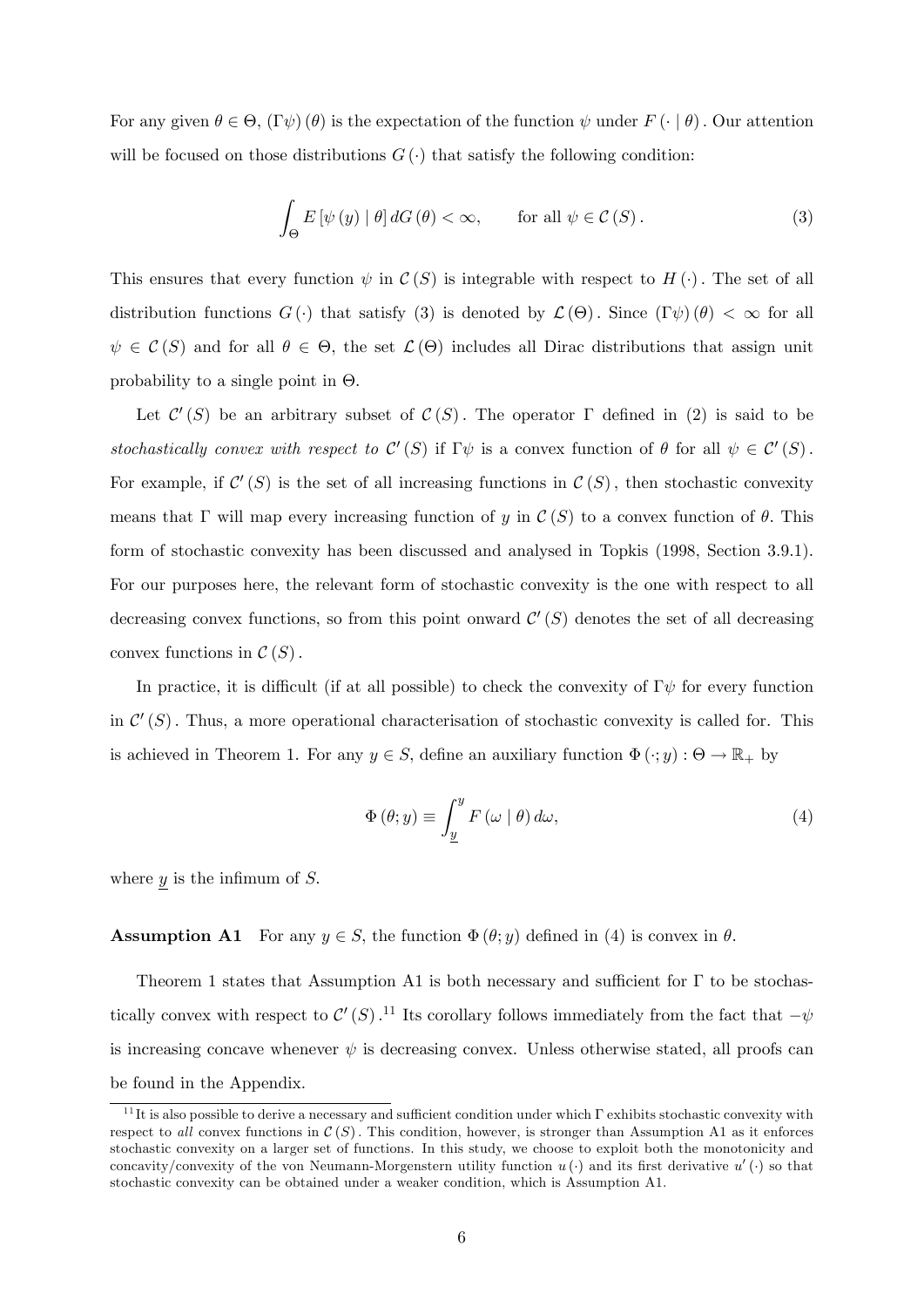**Theorem 1** Let  $\mathcal{C}'(S)$  be the subset of  $\mathcal{C}(S)$  consisting of decreasing convex functions. For any  $\psi \in \mathcal{C}'(S)$ ,  $\Gamma \psi$  is a convex function of  $\theta$  if and only if Assumption A1 is satisfied.

**Corollary 2** For any increasing concave function  $\psi$  in  $\mathcal{C}(S)$ ,  $\Gamma \psi$  is a concave function of  $\theta$  if and only if Assumption  $A1$  is satisfied.

Examples of distribution functions that satisfy Assumption A1 can be easily constructed as follows: Let  $F_1(\cdot)$  and  $F_2(\cdot)$  be two distribution functions with support in S. For each  $\theta \in \Theta$ , define  $F\left( \cdot \mid \theta \right)$  according to

$$
F(y | \theta) \equiv p(\theta) F_1(y) + [1 - p(\theta)] F_2(y), \quad \text{for all } y \in S,
$$
\n
$$
(5)
$$

where  $p : \Theta \to [0, 1]$  is a weighting function. The function  $\Phi$  defined in (4) then becomes

$$
\Phi(\theta; y) = p(\theta) \int_{\underline{y}}^{y} \left[ F_1(\omega) - F_2(\omega) \right] d\omega + \int_{\underline{y}}^{y} F_2(\omega) d\omega.
$$

Suppose  $F_2(\cdot)$  is a mean-preserving spread of  $F_1(\cdot)$ . Then for any  $y \in S$ ,  $\Phi(\theta; y)$  is convex in  $\theta$ if and only if  $p(\cdot)$  is a concave function.<sup>12</sup>

Alternatively, since convexity is preserved by integration, Assumption A1 is satisfied if  $F(y | \theta)$  is convex in  $\theta$  for all  $y \in S$ .

#### Stochastic Dominance and Stochastic Convexity

Before proceeding further, it is useful to discuss the differences between stochastic dominance and stochastic convexity. In the context of equation (2), stochastic dominance can be viewed as defining the monotonicity of  $E[\psi(y) | \theta]$  in  $\theta$  for a certain class of function  $\psi$ , whereas stochastic convexity defines the convexity of  $E [\psi(y) | \theta]$  in  $\theta$  for a certain class of  $\psi$ . When viewed in this light, it is clear that there is no direct connection between these two concepts. To give a concrete example, suppose  $F(\cdot | \theta_1)$  first-order stochastically dominates  $F(\cdot | \theta_2)$  for any  $\theta_1 \ge \theta_2$  in  $\Theta$ . In words, this means the likelihood of drawing a large value of Y is monotonically increasing in  $\theta$ . It follows that the expected value of Y under  $F(\cdot | \theta_1)$  is greater than that under  $F(\cdot | \theta_2)$ . Thus, in this setting distributional risk (i.e., the randomness in  $\theta$ ) implies the randomness in the first moment of Y. This type of stochastic dominance is also equivalent to the assertion that  $E[\psi(y) | \theta]$  is increasing in  $\theta$  for all increasing function  $\psi$  in  $\mathcal{C}(S)$ .

<sup>&</sup>lt;sup>12</sup>This uses the fact that  $F_2(\cdot)$  is a mean-preserving spread of  $F_1(\cdot)$  if and only if  $\int_y^y [F_1(\omega) - F_2(\omega)] d\omega \leq 0$ , for all  $y \in S$ .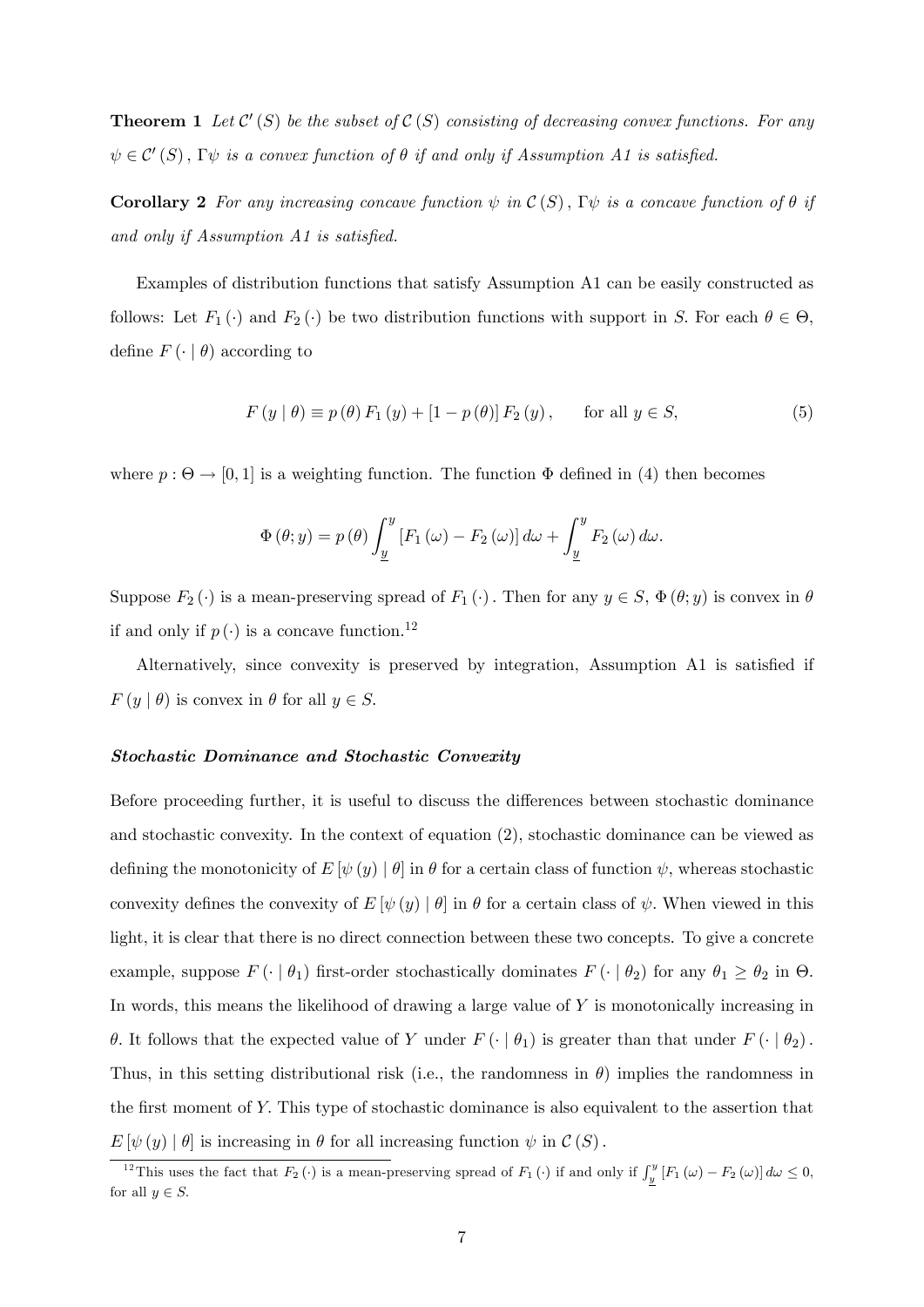The difference between this type of stochastic dominance and stochastic convexity can also be seen as follows: Recall that a necessary and sufficient condition for first-order stochastic dominance is that  $F(y | \theta)$  is decreasing in  $\theta$  for all  $y \in S$ . Clearly, this condition does not imply and is not implied by Assumption A1. This again confirms that there is no direct connection between the two. But they are not incompatible. In particular, it is possible to construct a collection F whereby  $F(y | \theta)$  is decreasing in  $\theta$  and  $\Phi(\theta; y)$  is convex in  $\theta$  for all  $y \in S$ .

Another example is the second-order stochastic dominance criterion. This type of ordering is closely related to the notion of stochastic variance, hence it will be discussed in the next section.

#### 2.3 Stochastic Volatility and Distributional Risk

If the variance of Y is a function of  $\theta$ , then stochastic volatility of Y can be generated by the randomness in  $\theta$ . One way to achieve this is by imposing the following assumptions: (i) all distributions in  $\mathcal F$  share the same mean, and (ii)  $F(\cdot | \theta_1)$  second-order stochastically dominates  $F(\cdot | \theta_2)$  whenever  $\theta_1 \ge \theta_2$ . These conditions are equivalent to the assertion that  $E[\psi(y) | \theta]$  is increasing in  $\theta$  for all concave functions  $\psi$  defined on S. This in turn implies that the variance under  $F(\cdot | \theta_1)$  is lower than that under  $F(\cdot | \theta_2)$ . Hence, the randomness in  $\theta$  will imply the randomness in the variance of Y.

How is this type of stochastic dominance related to stochastic convexity? Given the equal mean assumption, a necessary and sufficient condition for second-order stochastic dominance is that  $\Phi(\theta; y)$  is decreasing in  $\theta$  for all  $y \in S$ . In other words, this type of stochastic dominance is characterised by the monotonicity of  $\Phi(\theta; y)$  in  $\theta$ , whereas stochastic convexity is characterised by its convexity. Thus, there is no direct connection between the two but they are also not mutually exclusive. We illustrate this by means of two examples. First, consider the set of probability distributions  $\{F(\cdot | \theta) : \theta \in \Theta\}$  defined by (5). Since  $F_2(\cdot)$  is a mean-preserving spread of  $F_1(\cdot)$ , all the distributions in this collection will have the same mean but different variances. In particular, a random  $\theta$  will generate a random variance of Y, regardless of the shape of  $p(\cdot)$ . But the condition of stochastic convexity is satisfied only when  $p(\cdot)$  is concave.

In the second example,  $Y$  is generated by a simple linear model:

$$
y = \mu + \sigma \varepsilon,\tag{6}
$$

where  $\mu$  is a deterministic constant,  $\varepsilon$  is a random variable with zero mean and unit variance,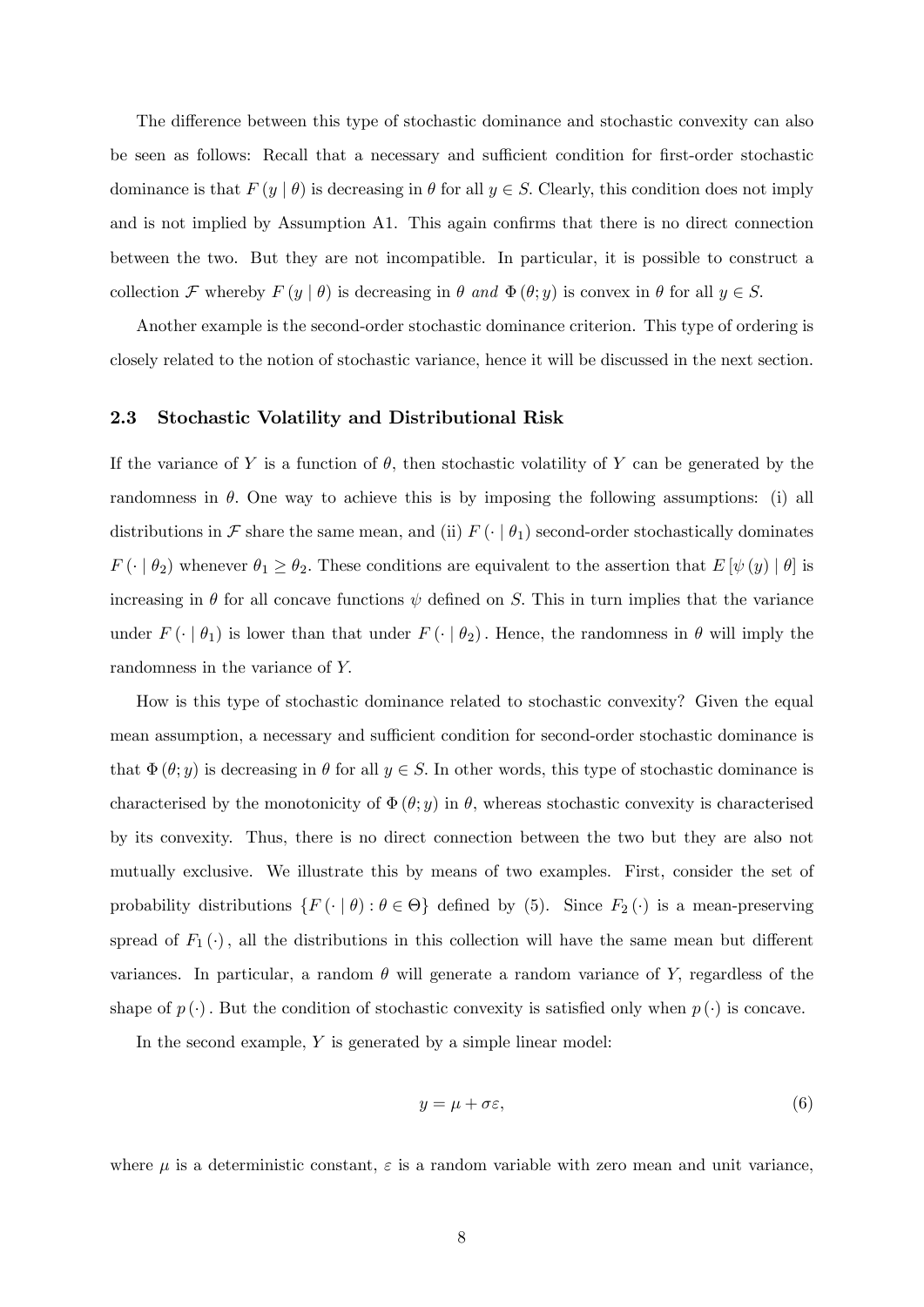and  $\sigma$  is a positive random variable that captures stochastic volatility. The parameter  $\theta$  is now a scalar which corresponds to the inverse of  $\sigma$  (i.e., the precision). Let  $J(\varepsilon)$  be the distribution function of  $\varepsilon$  defined over the support  $[\varepsilon,\infty)$ . The function  $\Phi(\theta; y)$  is then given by<sup>13</sup>

$$
\begin{array}{rcl}\n\Phi(\theta; y) & \equiv & \displaystyle\int_{\underline{y}}^{y} F(\omega \mid \theta) \, d\omega = \int_{S} \max \left\{ y - \omega, 0 \right\} dF(\omega \mid \theta) \\
& = & \displaystyle\frac{1}{\theta} \int_{\underline{\varepsilon}}^{\infty} \max \left\{ \varepsilon - \xi, 0 \right\} dJ(\xi) \\
& = & \displaystyle\frac{1}{\theta} \int_{\underline{\varepsilon}}^{\varepsilon} J(\xi) \, d\xi,\n\end{array}
$$

which is strictly decreasing and strictly convex in  $\theta$  for all  $\varepsilon$  in  $[\varepsilon,\infty)$ . The linear model in (6) thus entails both stochastic volatility and stochastic convexity.

## 3 The Model

Consider a single risk-averse consumer who lives for two periods. The consumer is endowed with a known amount of wealth  $z > 0$  in the first period, and faces a random income y in the second period. The consumer can self-insure by saving or borrowing at a single risk-free interest rate. An ad hoc borrowing constraint is in place to limit the amount of debt that the consumer can have. Our main focus is on the consumption-saving decision in the first period.

The novelty of this model lies in the introduction of distributional risk as defined in Section 2.1. Specifically, let  $\Theta$  be the parameter space which is a convex subset of  $\mathbb{R}^m$ , and let  $\mathcal{F} =$  $\{F(\cdot | \theta), \theta \in \Theta\}$  be a collection of probability distributions with support  $S = [y, \infty)$ , where  $y > 0$ . The parameter  $\theta$  is itself a random variable with distribution function  $G : \Theta \to [0,1]$ that satisfies (3). The unconditional probability distribution of  $y$  is then defined by (1). The consumer is assumed to have perfect knowledge regarding  $\mathcal F$  and  $G(\cdot)$  when he makes his choices in the first period. For ease of future reference, we will refer to  $y$  as the random income generated by  $\{\mathcal{F}, G\}$ .

## 3.1 Preferences

Two specifications of preferences are considered in this paper. The first one is the standard expected utility (EU) specification under which preferences are separable over time and across

<sup>&</sup>lt;sup>13</sup>The second equality uses integration by parts. The third equality uses the equations:  $y = \mu + \sigma \varepsilon$  and  $\omega = \mu + \sigma \xi$ , where  $\omega$  and  $\xi$  are dummy variables of integration.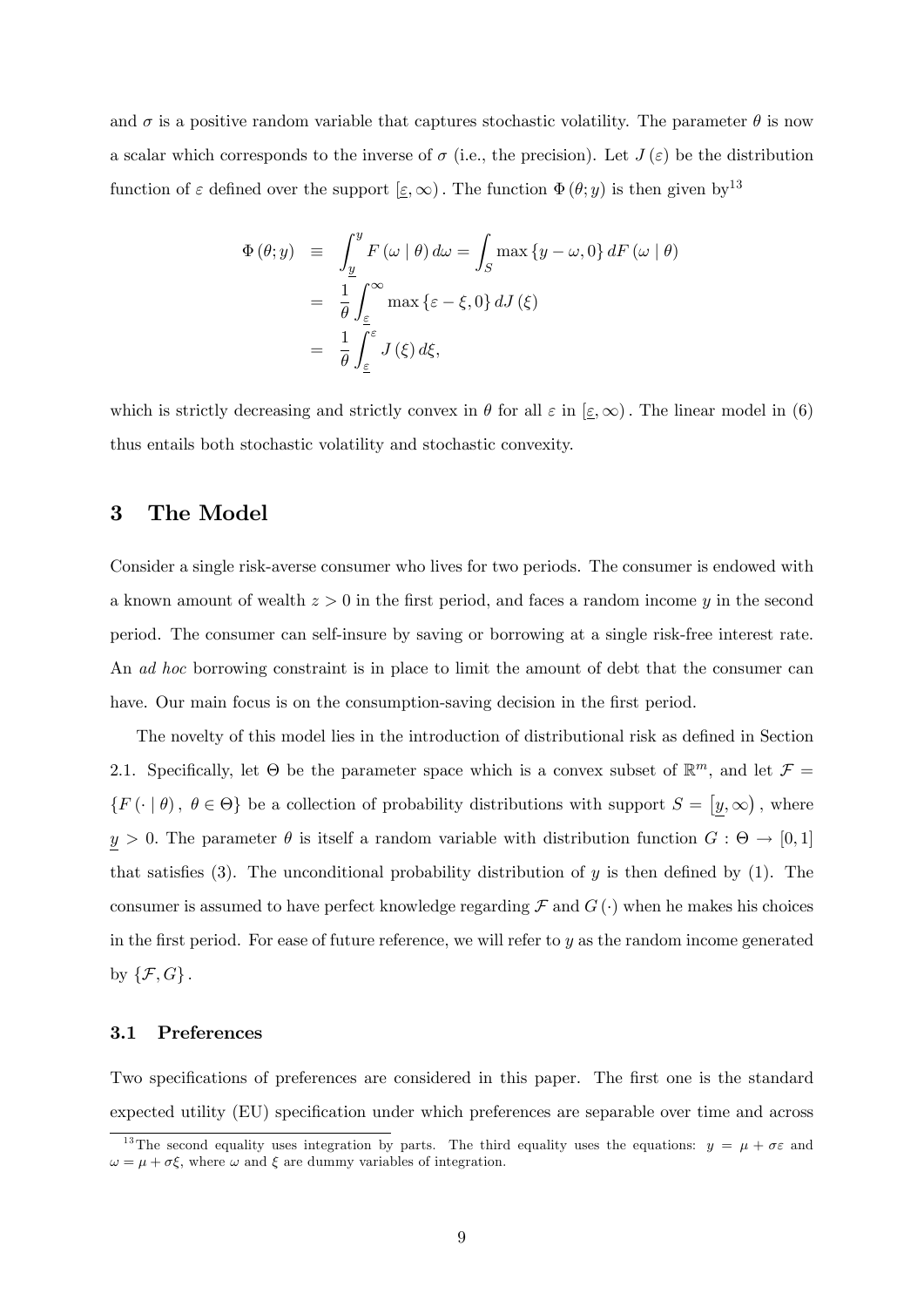state of nature. The second one is the Selden/Kreps-Porteus (SKP) preferences which allow for a separation between attitude towards risk and attitude towards intertemporal substitution.

Let  $c_1$  and  $c_2$  denote consumption in the first and the second period, respectively. Under the EU specification, the consumer's preferences are represented by

$$
E[U(c_1, c_2)] = u(c_1) + \beta E[u(c_2)],
$$

where  $E$  is the expectation operator conditioned on the information available in the first period,  $\beta \in (0, 1)$  is the subjective discount factor and  $u(\cdot)$  is the von Neumann-Morgenstern (vNM) utility function. The vNM utility function is assumed to satisfy the following properties.

**Assumption A2** The function  $u : \mathbb{R}_+ \to \mathbb{R}$  is continuous, differentiable, increasing and concave. Both  $u(\cdot)$  and  $u'(\cdot)$  are integrable with respect to the distribution functions in  $\mathcal{F}$ .

Under the SKP specification, the consumer's preferences are given by

$$
E[U(c_1, c_2)] = v(c_1) + \beta v(M(c_2)), \qquad (7)
$$

where  $v(\cdot)$  is the period utility function for non-stochastic values, and  $M(\cdot)$  is a certainty equivalent operator defined by

$$
M(c_2) = \phi^{-1} \{ E \left[ \phi(c_2) \right] \}.
$$
 (8)

The function  $\phi(\cdot)$  is the atemporal vNM utility function. As is well-known in this literature, the curvature of  $v(\cdot)$  captures the consumer's willingness to smooth consumption over time, while the curvature of  $\phi(\cdot)$  captures his attitude towards risk. These two functions are assumed to have the following properties:

**Assumption A3** The function  $v : \mathbb{R}_+ \to \mathbb{R}$  is continuous, differentiable, increasing and concave.

**Assumption A4** The function  $\phi : \mathbb{R}_+ \to \mathbb{R}$  is continuous, differentiable, *strictly* increasing and concave. Both  $\phi(\cdot)$  and  $\phi'(\cdot)$  are integrable with respect to the distributions in F.

The properties in Assumptions A3 and A4 largely mirror those in Assumption A2. The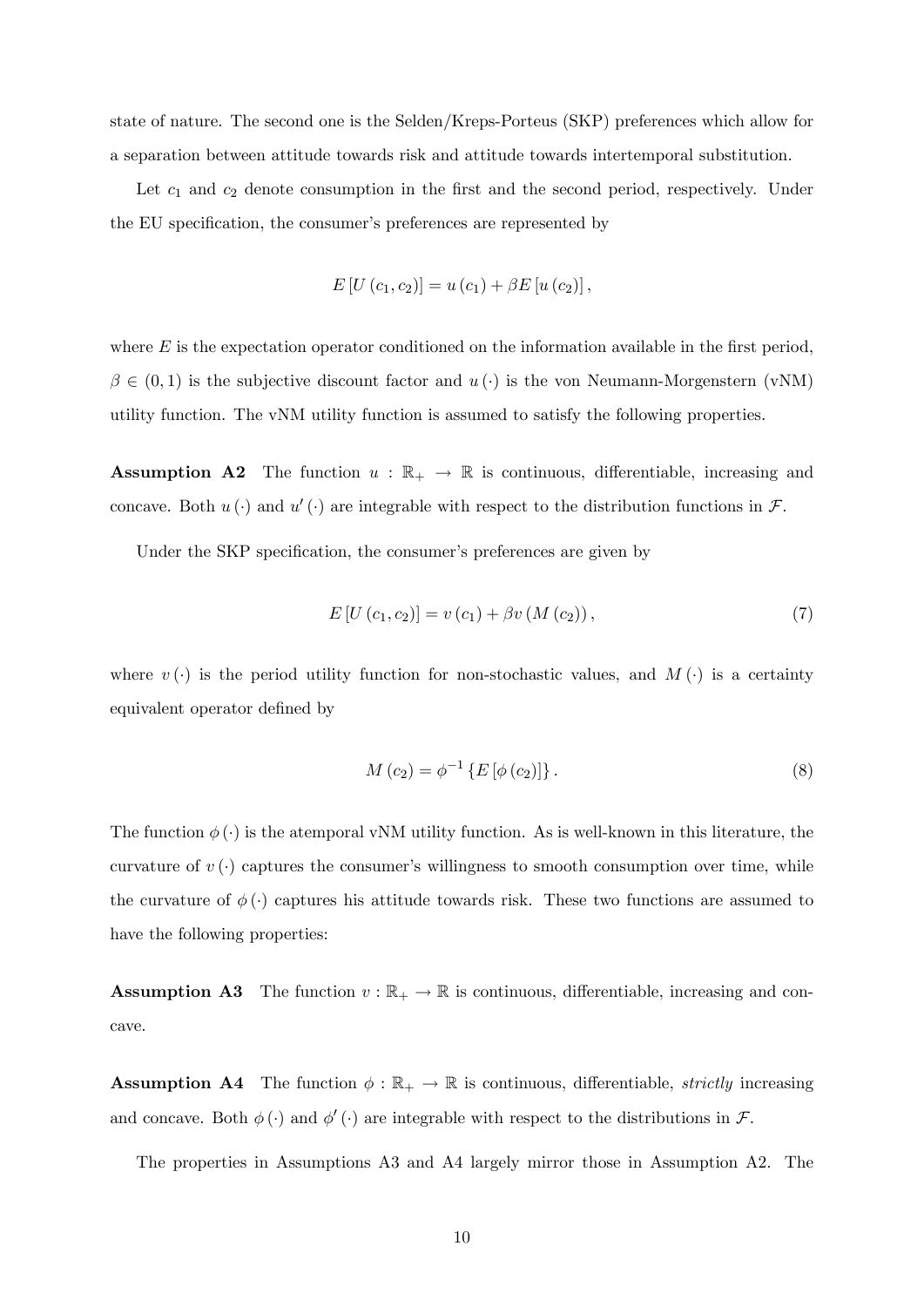function  $\phi(\cdot)$  is required to be *strictly* increasing so that its inverse is a well-defined function. In what follows, we will refer to a consumer with an increasing concave vNM utility function as risk averse.

#### 3.2 Attitude Towards Distributional Risk

Does a risk-averse consumer necessarily dislikes distributional risk? The answer to this question is (surprisingly) no.<sup>14</sup> In this subsection, we show that a risk-averse consumer (under both types of preferences) dislikes distributional risk if and only if Assumption A1 is satisfied. We also provide an example to show that in the violation of this assumption such a consumer will actually prefer more distributional risk to less.

To start, let  $G'(\cdot)$  and  $G''(\cdot)$  be two arbitrary distributions in  $\mathcal{L}(\Theta)$  . Suppose  $G'(\cdot)$  is smaller than  $G''(\cdot)$  under the multivariate convex order (denoted by  $G' \leq_{cx} G''$ ), i.e.,

$$
\int_{\Theta} \zeta(\theta) dG'(\theta) \le \int_{\Theta} \zeta(\theta) dG''(\theta), \qquad (9)
$$

for any real-valued convex function  $\zeta$  defined on  $\Theta$ , provided the expectations exist. The above ordering can be viewed as a multivariate version of the standard second-order stochastic dominance criterion (the two coincides when  $\theta$  is a scalar).<sup>15</sup> Let y' and y'' be the random incomes generated by  $\{\mathcal{F}, G'\}$  and  $\{\mathcal{F}, G''\}$ , respectively. Then y'' is said to have a larger degree of distributional risk than  $y'$ .

A risk-averse EU consumer is said to dislike distributional risk if his expected utility under  $y'$  is greater than that under  $y''$ , i.e.,

$$
\int_{\Theta} \int_{S} u(y') dF(y' | \theta) dG'(\theta) \ge \int_{\Theta} \int_{S} u(y'') dF(y'' | \theta) dG''(\theta).
$$
 (10)

Theorem 3 states that  $(10)$  is true if and only if Assumption A1 is satisfied. Intuitively, this result states that the only way to transfer the risk aversion property from  $u(y)$  to  $\tilde{u}(\theta) \equiv E[u(y) | \theta]$ is by imposing the stochastic convexity condition. This result thus highlights the importance of Assumption A1 in characterising the consumer's attitude towards distributional risk.<sup>16</sup>

<sup>&</sup>lt;sup>14</sup>Under the expected-utility hypothesis, the consumer is indifferent between a compound lottery form by  $\{F, G\}$ and another lottery with the same distribution as  $H$  (without compounding). This, however, does not imply that the consumer is indifferent between two different compound lotteries  $\{\mathcal{F}, \vec{G}'\}$  and  $\{\mathcal{F}, \vec{G}''\}$ .

 $15$  For a textbook treatment of the multivariate convex order, see Shaked and Shanthikumar (2007, Chapter 7). <sup>16</sup>Theorem 3 can also be interpreted as follows: Let  $H'$  and  $H''$  be the compound distributions generated by  $\{\mathcal{F}, G'\}$  and  $\{\mathcal{F}, G''\}$ , respectively. Suppose  $G' \leq_{cx} G''$ . Then H'' second-order stochastically dominates H' if and only if Assumption A1 is satisfied.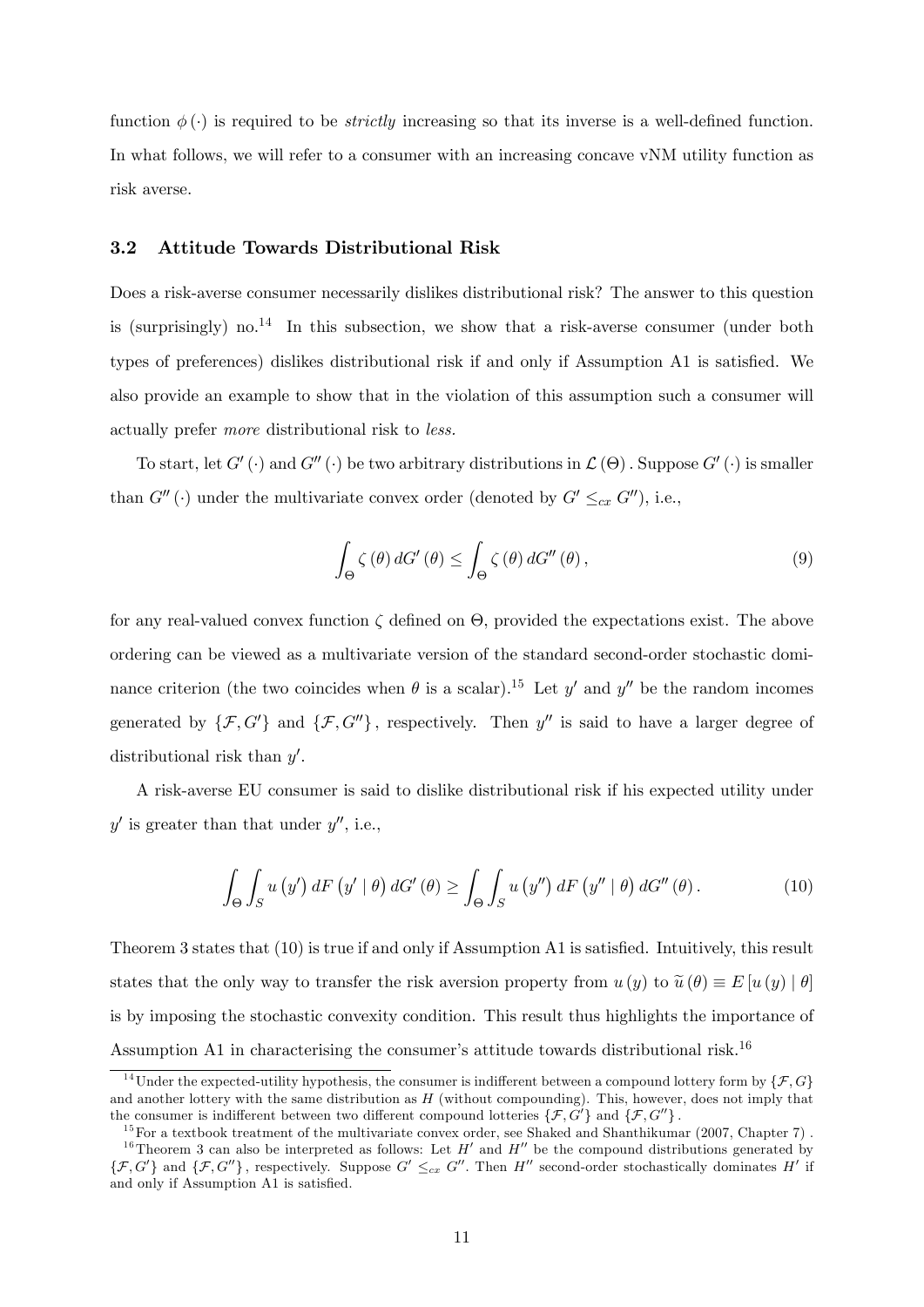**Theorem 3** Let  $u(\cdot)$  be an increasing concave function in  $\mathcal{C}(S)$ . Then any expected-utility consumer with utility function  $u(\cdot)$  will prefer y' over y'' if and only if Assumption A1 is satisfied.

As an illustration of this result, consider the collection of distribution functions  $\mathcal F$  defined by (5). The expected utility under  $\{\mathcal{F}, G\}$  can be expressed as

$$
\int_{\Theta} \int_{Y} u(y) dF (y | \theta) dG (\theta)
$$
\n
$$
= \left[ \int_{\Theta} p(\theta) dG (\theta) \right] \left[ \int_{S} u(y) dF_1 (y) - \int_{S} u(y) dF_2 (y) \right] + \int_{S} u(y) dF_2 (y).
$$

In this example, the effect of distributional risk is entirely captured by the expected value of the weighting function. In particular if  $p(\cdot)$  is a linear function, then

$$
\int_{\Theta} p(\theta) dG'(\theta) = \int_{\Theta} p(\theta) dG''(\theta),
$$

which means the consumer is neutral or indifferent towards distributional risk. If  $p(\cdot)$  is convex, then we have

$$
\int_{\Theta} p(\theta) dG'(\theta) \leq \int_{\Theta} p(\theta) dG''(\theta).
$$

This, together with the assumption that  $F_2(\cdot)$  is a mean-preserving spread of  $F_1(\cdot)$ , implies the following: (i)  $\Phi(\theta; y)$  is a *concave* function in  $\theta$  for any  $y \in S$ , and (ii) any risk-averse EU consumer is either indifferent or strictly prefers more distributional risk to less, i.e.,

$$
\int_{\Theta} \int_{S} u(y') dF(y' | \theta) dG'(\theta) \leq \int_{\Theta} \int_{S} u(y'') dF(y'' | \theta) dG''(\theta).
$$

Finally, the result in Theorem 3 can be easily extended to SKP preferences. Since  $v(\cdot)$  is increasing, the consumer is averse to distributional risk if and only if the certainty equivalence under  $y'$  is greater than that under  $y''$ , i.e.,

$$
\phi^{-1}\left[\int_{\Theta}\int_{S}\phi\left(y'\right)dF\left(y'\mid\theta\right)dG'\left(\theta\right)\right]\geq\phi^{-1}\left[\int_{\Theta}\int_{S}\phi\left(y''\right)dF\left(y''\mid\theta\right)dG''\left(\theta\right)\right]
$$

Since  $\phi^{-1}(\cdot)$  is also strictly increasing, this essential boils down to

$$
\int_{\Theta} \int_{S} \phi(y') dF(y' | \theta) dG'(\theta) \ge \int_{\Theta} \int_{S} \phi(y'') dF(y'' | \theta) dG''(\theta).
$$
\n(11)

:

It is immediate to see that (11) can be obtained by replacing u with  $\phi$  in (10). This leads to the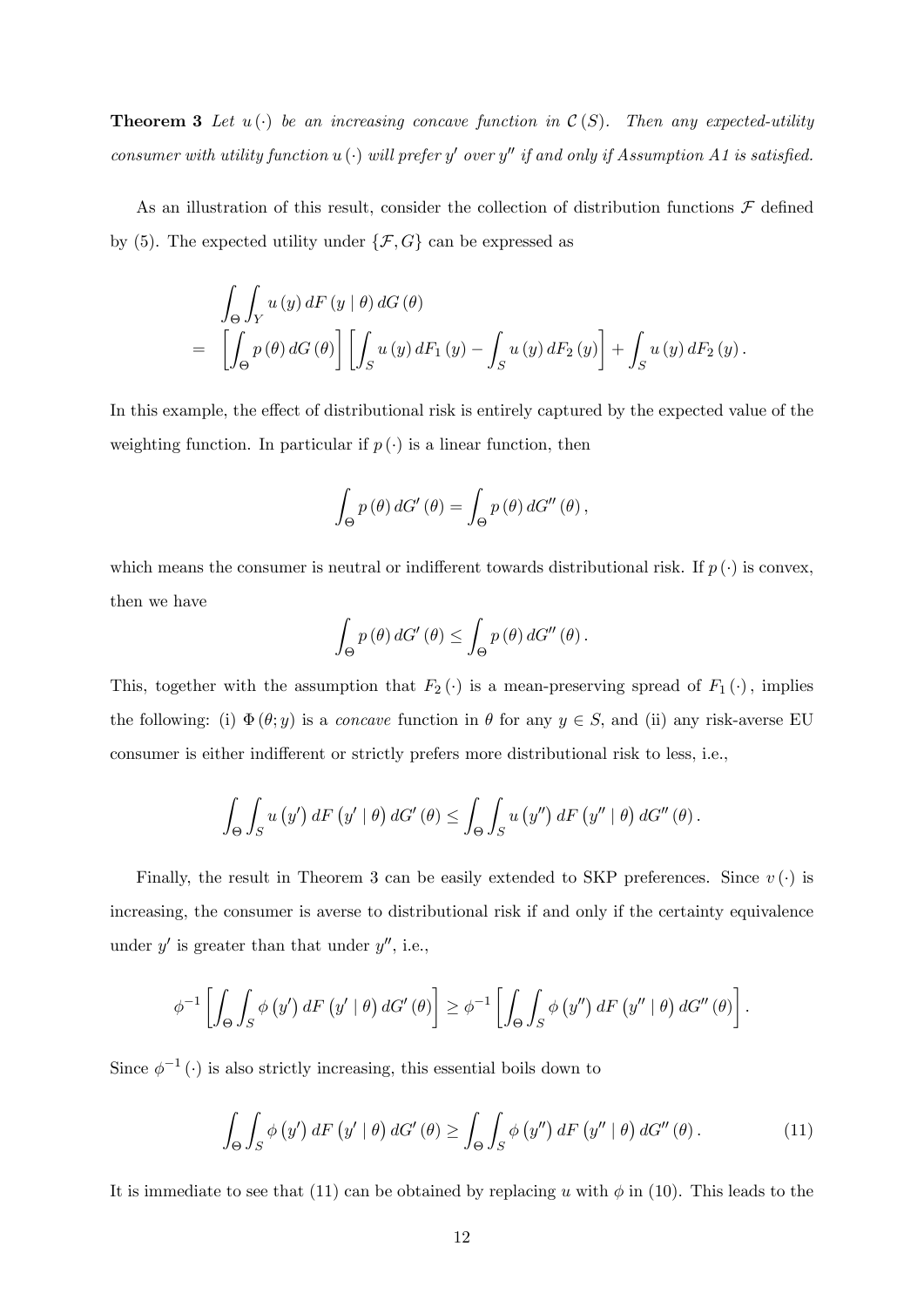following slightly revised version of Theorem 3, which we state without proof.<sup>17</sup>

**Theorem 4** Let  $\phi(\cdot)$  be a strictly increasing concave function in  $\mathcal{C}(S)$ . Suppose Assumption A1 is satisfied. Then any consumer with SKP preferences will prefer  $y'$  over  $y''$ .

# 4 Precautionary Saving

We now explore the conditions under which an increase in distributional risk will promote savings under EU preferences and SKP preferences. Regardless of the preference specification, the consumer's first-period choices are subject to the sequential budget constraints:  $c_1 + s = z$ and  $c_2 = y + (1 + r)s$ , and an *ad hoc* borrowing constraint:  $s \ge -b$ , where  $r > 0$  is the risk-free interest rate, s denotes savings in the first period, and  $\underline{b} > 0$  is the borrowing limit.

## 4.1 EU Preferences

Consider an EU consumer with utility function  $u(\cdot)$  that satisfies Assumption A2. The consumer's problem in the first period is given by

$$
\max_{s \in [-\underline{b},z]} \left\{ u\left(z-s\right) + \beta \int_{\Theta} \int_{S} u\left[y+\left(1+r\right)s\right] dF\left(y \mid \theta\right) dG\left(\theta\right) \right\}.
$$
 (P1)

Since the objective function is continuous and the constraint set is compact, the above problem has at least one solution.<sup>18</sup> By the concavity of  $u(\cdot)$ , the Kuhn-Tucker first-order conditions are both necessary and sufficient to identify the solutions of  $(P1)$ . To rule out the uninteresting case where first-period consumption is zero (i.e.,  $s = z$ ), the condition  $\beta(1+r) < 1$  is imposed.<sup>19</sup> It follows that a feasible value  $s$  is optimal if and only if it satisfies the Euler equation

$$
u'(z-s) \ge \beta (1+r) \int_{\Theta} \int_{S} u' \left[ y + (1+r) s \right] dF \left( y \mid \theta \right) dG \left( \theta \right), \tag{12}
$$

with equality holds if  $s > -b$ . The left side of (12) captures the marginal cost of saving more, while the expression on the right is the discounted gain in expected future utility brought by an

<sup>&</sup>lt;sup>17</sup>Note that we have lost the "only if" part in Theorem 4. This is because  $\phi(\cdot)$  is required to be *strictly* increasing so that  $\phi^{-1}(\cdot)$  is a well-defined function. Thus, in the "only if" part, starting from (2) we can only establish the stochastic convexity property of  $\Gamma$  with respect to all *strictly* increasing concave function in  $\mathcal{C}(S)$ . which is a smaller set than  $\mathcal{C}'(S)$ .

<sup>&</sup>lt;sup>18</sup>Obviously one can characterise the solution of  $(P1)$  more sharply by imposing some stronger conditions on  $u(\cdot)$ , such as strict concavity and the Inada condition. By doing so, however, we will sacrifice the necessity of Assumption A1 in our main result.

<sup>&</sup>lt;sup>19</sup>Since  $u'(\cdot)$  is decreasing, we have  $\int_{\Theta} \int_S u' [y + (1+r) z] dF(y | \theta) dG(\theta) \leq u'(0)$ . This, together with  $\beta(1 + r) < 1$ , implies that the marginal benefit of consuming more in the first period is strictly greater than the marginal cost of doing so. Hence, it is not optimal to have  $c_1 = 0$ .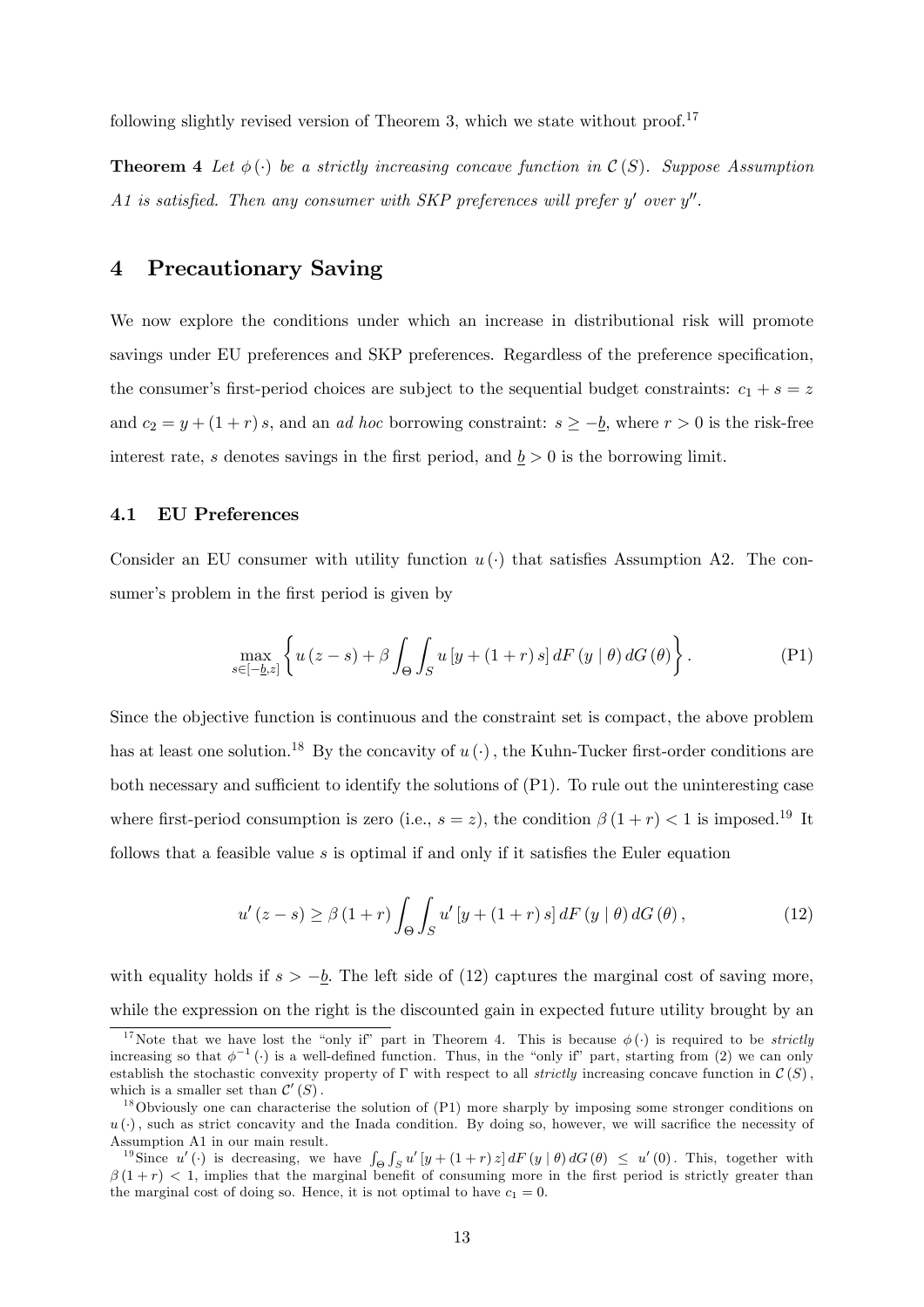increase in savings. An increase in distributional risk will induce the consumer to save more if and only if the marginal benefit of saving is higher under a riskier distribution of  $\theta$ . Formally, let  $G'(\cdot)$  and  $G''(\cdot)$  be two distributions in  $\mathcal{L}(\Theta)$  such that  $G' \leq_{cx} G''$ . Let y' and y'' be the random incomes generated by  $\{\mathcal{F}, G'\}$  and  $\{\mathcal{F}, G''\}$ , respectively. Let s'' be any solution of (P1) under  $y''$ . Then an increase in distributional risk will lead the consumer to save more out of precautionary motives if and only if

$$
\int_{\Theta} \int_{S} u' \left[ y'' + (1+r) s'' \right] dF \left( y'' \mid \theta \right) dG'' \left( \theta \right) \ge \int_{\Theta} \int_{S} u' \left[ y' + (1+r) s'' \right] dF \left( y' \mid \theta \right) dG' \left( \theta \right).
$$
\n(13)

In words, this means saving  $s''$  under  $y''$  will give a greater expected marginal benefit than saving the same amount under  $y'$ . This will then induce the consumer to save less under  $y'$ , where the degree of distributional risk is lower.

As is well-known in the precautionary saving literature, in the absence of distributional risk, a precautionary motive of saving exists if and only if the EU consumer is prudent, i.e., the marginal utility function  $u'(\cdot)$  is convex.<sup>20</sup> Thus, it seems natural to ask whether this type of consumer will save more when there is an increase in distributional risk. The answer is provided in Theorem 5, which states that condition (13) holds for any decreasing convex  $u'(\cdot)$  if and only if the condition for stochastic convexity is satisfied.

**Theorem 5** Suppose Assumption A2 and  $\beta(1+r) < 1$  are satisfied. Then any prudent expectedutility consumer will save more under  $y''$  than under  $y'$  if and only if Assumption A1 is satisfied.

The intuition of this result is straightforward. An increase in the dispersion of  $\theta$  will increase the marginal benefit of saving if and only if the *expected* marginal utility  $E\left\{u'\left[y+\left(1+r\right)s''\right]\mid\theta\right\}$ is convex in  $\theta$ . On the other hand, the convexity of  $u'(\cdot)$  will transpire into the convexity of  $E\left\{u'[y+(1+r)s'']\mid\theta\right\}$  if and only if Assumption A1 is satisfied. Thus, the only way to transfer the prudence property from  $u(y)$  to  $\tilde{u}(\theta) \equiv E[u(y) | \theta]$  is by imposing the stochastic convexity condition.

## 4.2 SKP Preferences

We now repeat the same exercise under SKP preferences. Consider a consumer with preferences defined by  $(7)-(8)$ . Suppose Assumptions A3 and A4 are satisfied. Define the composite function

<sup>&</sup>lt;sup>20</sup>If  $u(\cdot)$  is thrice-differentiable, then this is equivalent to  $u'''(c) \geq 0$  for all  $c > 0$ . Our main result, however, does not require  $u(\cdot)$  to be thrice-differentiable.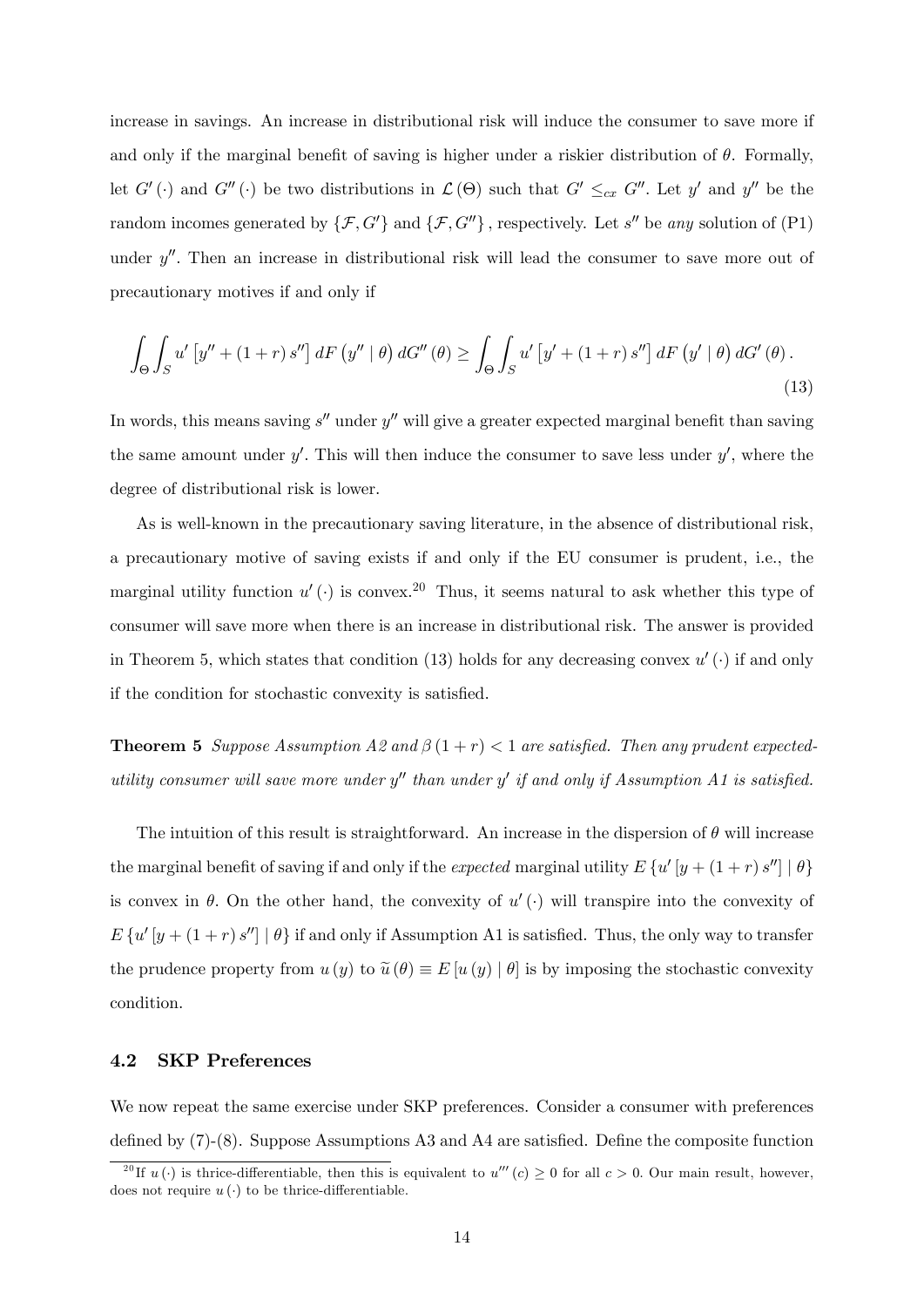$\psi(x) \equiv v \left[ \phi^{-1}(x) \right]$ . Since both  $v(\cdot)$  and  $\phi^{-1}(\cdot)$  are continuous, differentiable and increasing, so is  $\psi(\cdot)$ . The consumer's problem is now given by

$$
\max_{s \in [-\underline{b},z]} \left\{ v(z-s) + \beta \psi \left[ \int_{\Theta} \int_{S} \phi \left[ y + (1+r) s \right] dF \left( y \mid \theta \right) dG \left( \theta \right) \right] \right\}.
$$
 (P2)

Gollier (2001, Section 20.3) shows that, in the absence of distributional risk, precautionary savings under SKP preferences exist if two additional conditions are satisfied. The first one requires  $\phi'(\cdot)$  to be a convex function, and the second one requires  $\psi(\cdot)$  to be concave.<sup>21</sup> Here we will refer to a consumer with SKP preferences that satisfy these two additional conditions as a prudent SKP consumer. But it is important to note that there is more than one way to define prudence under SKP preferences.<sup>22</sup> We choose to use this set of conditions because it is a direct generalisation of the prudence condition for the EU specification. To see this, first note that the EU specification corresponds to the case when  $\psi(x) \equiv v \left[ \phi^{-1}(x) \right]$  is a linear (hence weakly concave) function. Once this is granted, the convexity of  $\phi'$  ( $\cdot$ ) is equivalent to the convexity of  $u'$  ( $\cdot$ ) in the EU model.

Our next lemma summarises the main properties of a solution of (P2) under these conditions.

**Lemma 6** Suppose Assumptions A3-A4 and  $\beta(1+r) < 1$  are satisfied. In addition, suppose  $\phi'(\cdot)$  is convex and  $\psi(\cdot) \equiv v \left[ \phi^{-1}(\cdot) \right]$  is concave. Then a solution to (P2) exists. A feasible value  $s$  is optimal if and only if it satisfies

$$
v'(z-s)
$$
\n
$$
\geq \beta (1+r) \psi' \left[ \int_{\Theta} \int_{S} \phi \left[ y + (1+r) s \right] dF \left( y \mid \theta \right) dG \left( \theta \right) \right] \int_{\Theta} \int_{S} \phi' \left[ y + (1+r) s \right] dF \left( y \mid \theta \right) dG \left( \theta \right),
$$
\n
$$
(14)
$$

with equality holds if  $s > -b$ .

Equation (14) is the counterpart of (11) under SKP preferences, and can be interpreted in the same way. Specifically, the left side of  $(14)$  captures the marginal cost of saving, while the right side captures the marginal benefit. By the same logic as in Section 4.1, an increase in distributional risk will induce the consumer to save more if and only if the marginal benefit of saving is increased. Under the same conditions in Lemma 6, this happens if and only if Assumption A1 is satisfied. This result is formally stated in Theorem 7. This, together with

<sup>&</sup>lt;sup>21</sup>The second condition is equivalent to requiring that the period utility function  $v(\cdot)$  be more concave than the atemporal vNM utility function  $\phi(\cdot)$ .

<sup>&</sup>lt;sup>22</sup> See Kimball and Weil (2009) for an alternative set of sufficient conditions.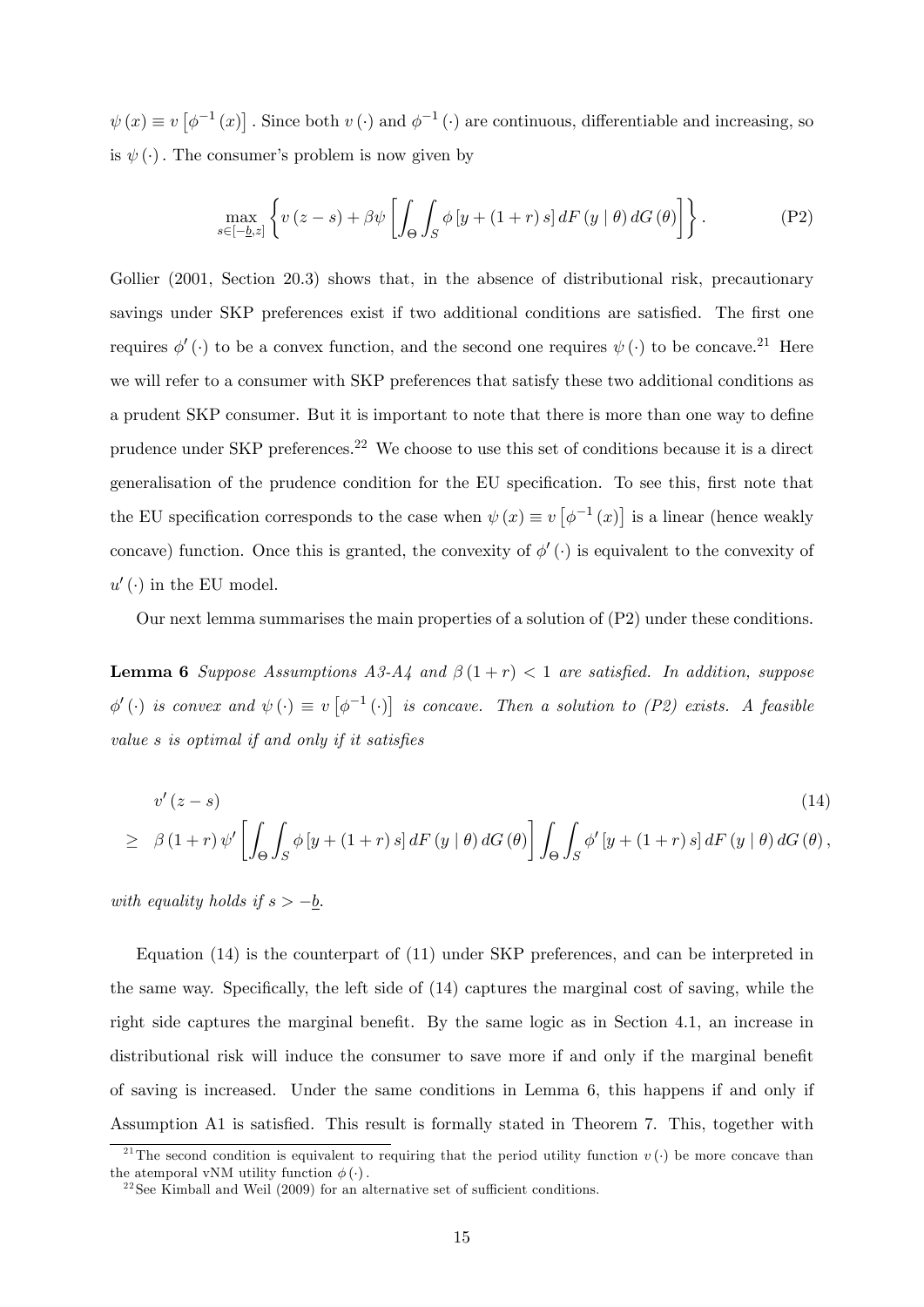Theorem 5, demonstrates the importance of Assumption A1 in creating a precautionary saving motive against distributional risk.

**Theorem 7** Suppose Assumptions A3-A4 and  $\beta(1+r) < 1$  are satisfied. Then any prudent SKP consumer will save more under  $y''$  than under  $y'$  if and only if Assumption A1 is satisfied.

# 5 Some Concluding Remarks

This paper introduces the concept of distributional risk into an otherwise standard model of precautionary saving. In a broader context, this paper is an effort to explore the effects and implications of distributional risk. We believe our results, especially Theorem 1, can find use in many different applications. Here we will provide two other interpretations of this result. Suppose  $\theta$  is a set of covariates of Y as described in Section 2.1. Then Theorem 1 states that stochastic convexity is a necessary and sufficient condition under which an increase in background risk will increase the riskiness of Y: All other results in this paper can be rephrased accordingly. The mixture model in (1) can also be used to represent within-goup and betweengroup heterogeneity. Specifically, consider a population that is divided into different groups, each indexed by a value  $\theta \in \Theta$ . The function  $F(y | \theta)$  then denotes the distribution of Y within group  $\theta$  (within-group heterogeneity);  $G(\cdot)$  denotes the distribution across groups (betweengroup heterogeneity) and  $H$  is the distribution of Y in the entire population. In this context, Theorem 1 states that stochastic convexity is a necessary and sufficient condition under which an increase in between-group dispersion will lead to an increase in the dispersion of  $Y$  in the entire population. This type of result is potentially useful for measuring inequality and analysing redistributive policies. We leave these possibilities for future research.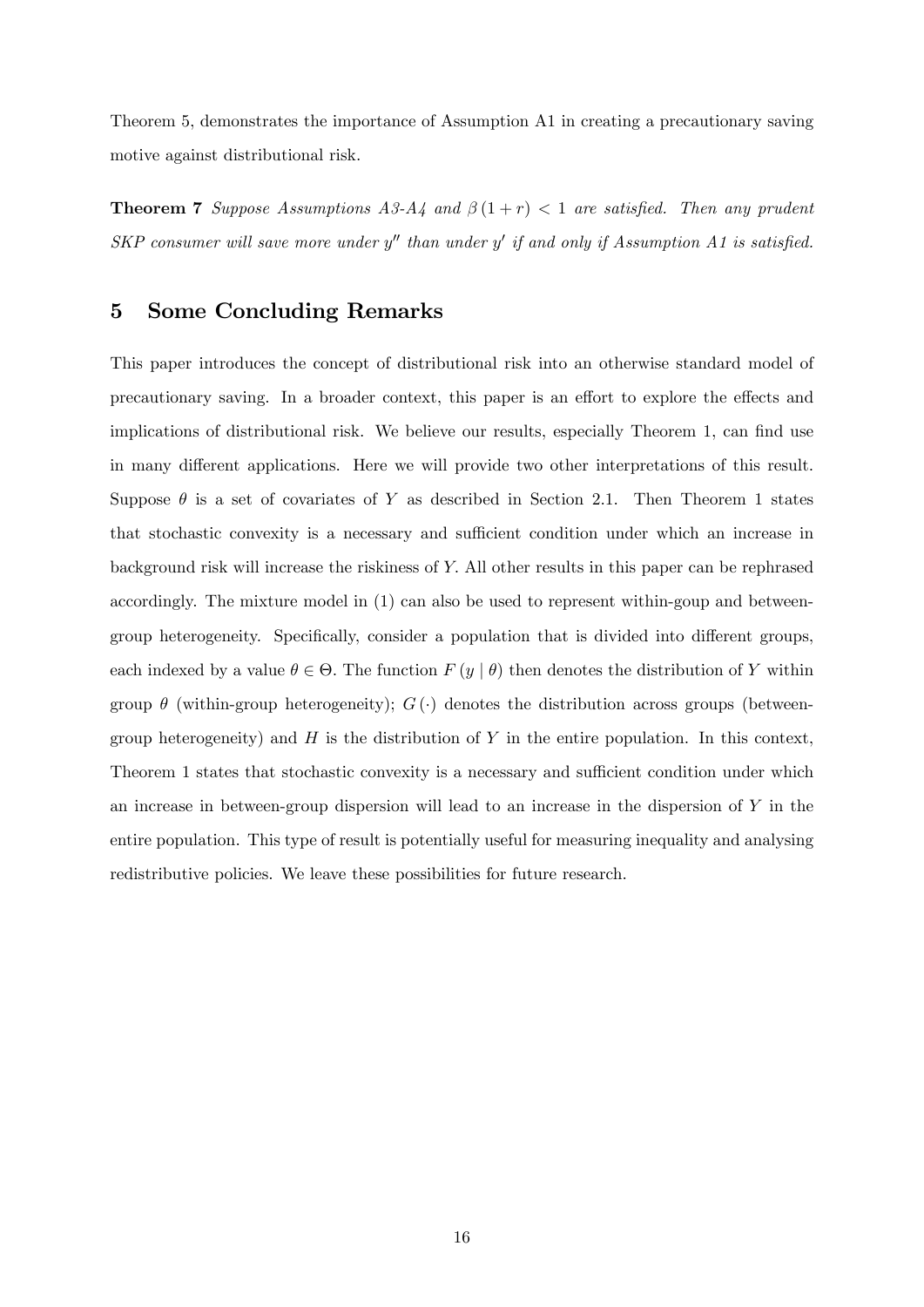# Appendix

## Proof of Theorem 1

## $Sufficiency of Assumption A1$

The proof of sufficiency is divided into two main steps. First, we construct a sequence of functions  $\{\Omega_n(m)\}\$  which converges pointwise to  $(\Gamma \psi)(\theta) \equiv \int_S \psi(\omega) dF(\omega|\theta)$  for any given function  $\psi \in C'(S)$ . Second, we show that under Assumption A1 each  $\Omega_n(m)$  is a convex function defined on  $\Theta$ . Hence, the limiting function  $(\Gamma \psi)(\theta)$  is also convex.

Let  $\psi$  be an arbitrary function in  $\mathcal{C}'(S)$ . Let  $\partial \psi(y)$  be the subdifferential of  $\psi$  at  $y \in S$ . Since  $\psi$  is continuous and convex, there exists a non-negative decreasing function  $\eta : S \to \mathbb{R}_+$ ,  $\eta(y) \in \partial \psi(y)$  for all  $y \in \text{int } S$ , such that

$$
\psi(y) = \psi(y) - \int_{\underline{y}}^{y} \eta(\omega) d\omega, \quad \text{for all } y \in S.
$$
 (15)

For a proof of this statement, see for instance Niculescu and Persson (2006) Sections 1.5 and 1.6. For any positive integer  $n \geq 1$ , form the interval  $S_n = [y, y + n]$  and partition it into subintervals of equal length  $2^{-n}$ . The end-points of these subintervals are denoted by  $\{\varepsilon_i^n\}$ , where

$$
\varepsilon_i^n = \underline{y} + \frac{i-1}{2^n}
$$
, for  $i = 1, 2, ..., n2^n + 1$ .

Define a sequence of functions  $\{\eta_n(\cdot)\}\$ according to

$$
\eta_n(\omega) = \begin{cases} \eta(\varepsilon_{i+1}^n) & \text{if } \omega \in [\varepsilon_i^n, \varepsilon_{i+1}^n), \\ 0 & \text{if } \omega \ge \underline{y} + n. \end{cases}
$$

for each  $n \geq 1$ . This function can be rewritten as a linear combination of simple functions, i.e.,

$$
\eta_n(\omega) = \sum_{i=1}^{n2^n} \lambda_{i,n} \mathcal{I}_{\left[\omega \le \varepsilon_{i+1}^n\right]},\tag{16}
$$

where  $\mathcal{I}_{[\omega \leq \varepsilon_{i+1}^n]} = 1$  if  $\omega \leq \varepsilon_{i+1}^n$  and zero otherwise and the coefficients are given by

$$
\lambda_{i,n} = \begin{cases} \eta\left(\varepsilon_{i+1}^n\right) - \eta\left(\varepsilon_{i+2}^n\right) & \text{for } i = 1, 2, ..., n2^n - 1, \\ \eta\left(\varepsilon_{i+1}^n\right) & \text{for } i = n2^n. \end{cases}
$$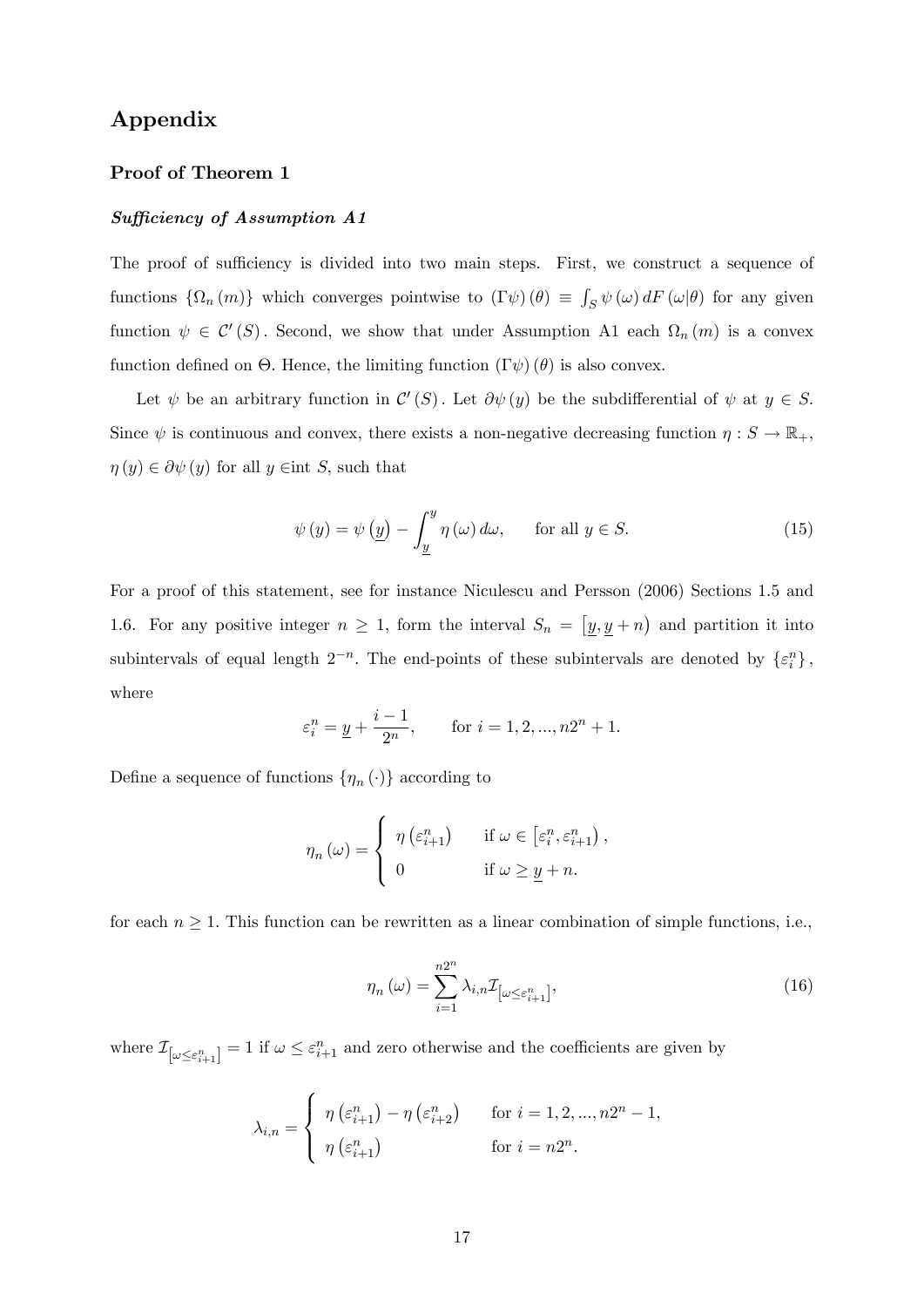Since  $\eta(\cdot)$  is non-negative and decreasing, we have  $\lambda_{i,n} \geq 0$  for all i. Hence,  $\eta_n(\omega) \geq 0$  for all  $\omega \in S$ . In addition, the sequence  $\{\eta_n(\cdot)\}\$  will converge pointwise to  $\eta(\cdot)$ .

In order to apply the monotone convergence theorem, we need to show that  $\{\eta_n(\cdot)\}\$ is a monotonically increasing sequence of functions, i.e.,  $\eta_n(\omega) \leq \eta_{n+1}(\omega)$  for any  $n \geq 1$  and for any  $\omega \in S$ . There are three possible cases to consider: (i)  $\omega \ge \underline{y} + n + 1$ , (ii)  $\underline{y} + n + 1 > \omega \ge \underline{y} + n$ , and (iii)  $\omega \in S_n$ . In the first scenario, we have  $\eta_n(\omega) = \eta_{n+1}(\omega) = 0$ . In the second scenario, we have  $\eta_n(\omega) = 0 \leq \eta_{n+1}(\omega)$ . In the third scenario, if  $\omega \leq (\varepsilon_i^n + \varepsilon_{i+1}^n)/2$ , then

$$
\eta_{n+1}(\omega) = \eta \left( \frac{\varepsilon_i^n + \varepsilon_{i+1}^n}{2} \right) \ge \eta \left( \varepsilon_{i+1}^n \right) = \eta_n(\omega),
$$

If  $\omega > (\varepsilon_i^n + \varepsilon_{i+1}^n)/2$ , then  $\eta_{n+1}(\omega) = \eta_n(\omega)$ . Hence,  $\{\eta_n(\cdot)\}\$ is a monotonically increasing sequence of non-negative functions.

Define a sequence of functions  $\{\varphi_n(\cdot)\}\)$  according to

$$
\varphi_n(y) \equiv \int_{\underline{y}}^y \eta_n(\omega) \, d\omega. \tag{17}
$$

By the monotone convergence theorem,

$$
\lim_{n \to \infty} \varphi_n \left( y \right) = \int_{\underline{y}}^y \left[ \lim_{n \to \infty} \eta_n \left( \omega \right) \right] d\omega = \int_{\underline{y}}^y \eta \left( \omega \right) d\omega, \quad \text{ for all } y \in S.
$$

Note that  $\{\varphi_n(\cdot)\}\$ is itself a monotonically increasing sequences of non-negative functions.

Finally, for each  $n \geq 1$ , define a function  $\Omega_n(\cdot) : \mathbb{R}_+ \to \mathbb{R}$  according to

$$
\Omega_n(\theta) \equiv \psi\left(\underline{y}\right) - \int_S \varphi_n\left(y\right) dF\left(y \mid \theta\right). \tag{18}
$$

Applying the monotone convergence theorem on  $\{\varphi_n(\cdot)\}\$  gives

$$
\lim_{n \to \infty} \Omega_n (\theta) = \psi (y) - \lim_{n \to \infty} \int_S \varphi_n (y) dF (y | \theta)
$$
  

$$
= \psi (y) - \int_S \left[ \lim_{n \to \infty} \varphi_n (y) \right] dF (y | \theta)
$$
  

$$
= \int_S \left[ \psi (y) - \int_y^y \eta (\omega) d\omega \right] dF (y | \theta)
$$
  

$$
= \int_S \psi (y) dF (y | \theta),
$$

for any  $\theta \in \Theta$ . The last equality is obtained by using (15). This completes the first step of the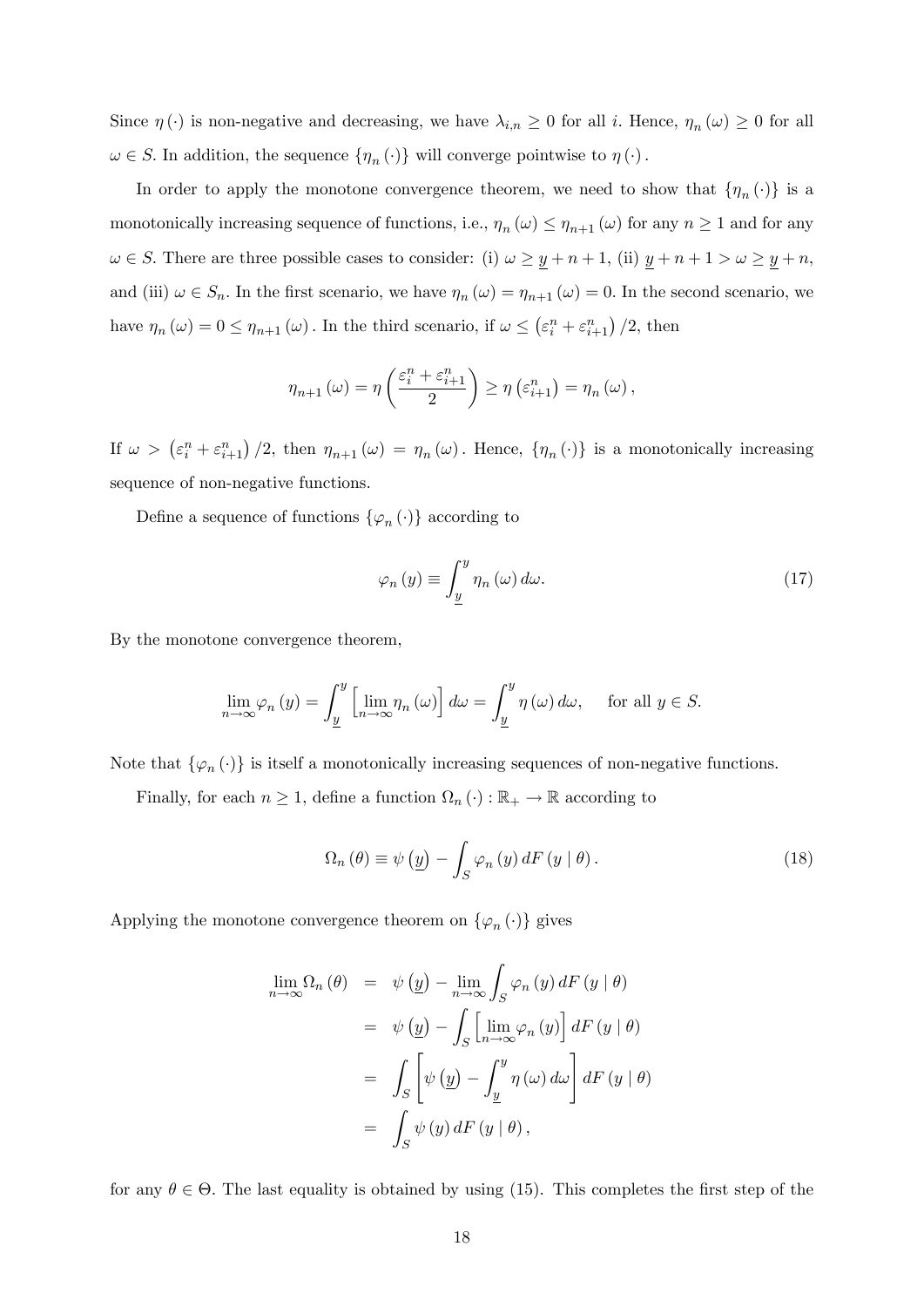proof, which is to construct a sequence of functions  $\{\Omega_n(\cdot)\}\$  that converges pointwise to  $\Gamma\psi$ .

Fix  $n \geq 1$ . We now establish the convexity of  $\Omega_n(\cdot)$ . First, combining (16) and (17) gives

$$
\varphi_n(y) = \sum_{i=1}^{n2^n} \lambda_{i,n} \int_{\underline{y}}^y \mathcal{I}_{\left[\omega \le \varepsilon_{i+1}^n\right]} d\omega,
$$

where

$$
\int_{\underline{y}}^y \mathcal{I}_{\left[\omega \le \varepsilon_{i+1}^n\right]} d\omega = \min\left\{y, \varepsilon_{i+1}^n\right\} - \underline{y}.
$$

Substituting these into (18) gives

$$
\Omega_n(\theta) = \psi\left(\underline{y}\right) + \underline{y} \sum_{i=1}^{n2^n} \lambda_{i,n} - \sum_{i=1}^{n2^n} \lambda_{i,n} \int_S \min\left\{\omega, \varepsilon_{i+1}^n\right\} dF\left(\omega \mid \theta\right),\tag{19}
$$

where

$$
\int_{S} \min \left\{ \omega, \varepsilon_{i+1}^{n} \right\} dF \left( \omega \mid \theta \right) = \int_{\underline{y}}^{\varepsilon_{i+1}^{n}} \omega dF \left( \omega \mid \theta \right) + \varepsilon_{i+1}^{n} \int_{\varepsilon_{i+1}^{n}}^{\infty} dF \left( \omega \mid \theta \right)
$$
\n
$$
= \varepsilon_{i+1}^{n} F \left( \varepsilon_{i+1}^{n} \mid \theta \right) - \int_{\underline{y}}^{\varepsilon_{i+1}^{n}} F \left( \omega \mid \theta \right) d\omega + \varepsilon_{i+1}^{n} \left[ 1 - F \left( \varepsilon_{i+1}^{n} \mid \theta \right) \right]
$$
\n
$$
= \varepsilon_{i+1}^{n} - \Phi \left( \theta; \varepsilon_{i+1}^{n} \right). \tag{20}
$$

The second line is obtained after using integration by parts on the first integral. Finally, combining  $(19)$  and  $(20)$  gives

$$
\Omega_n(\theta) = \psi(\underline{y}) + \underline{y} \sum_{i=1}^{n2^n} \lambda_{i,n} - \sum_{i=1}^{n2^n} \lambda_{i,n} \left[ \varepsilon_{i+1}^n - \Phi(\theta; \varepsilon_{i+1}^n) \right]
$$

$$
= \psi(\underline{y}) - \sum_{i=1}^{n2^n} \lambda_{i,n} \left( \varepsilon_{i+1}^n - \underline{y} \right) + \sum_{i=1}^{n2^n} \lambda_{i,n} \Phi(\theta; \varepsilon_{i+1}^n).
$$

By Assumption A5,  $\Phi(\theta; y)$  is convex in  $\theta$  for every  $y \in S$ . Since  $\lambda_{i,n} \geq 0$ , it follows that  $\Omega_n(\cdot)$ is a convex function. Hence, we have constructed a sequence of convex functions  $\{\Omega_n(\cdot)\}\)$  that converges pointwise to  $(\Gamma \psi) (\theta) \equiv \int_S \psi (\omega) dF (\omega | \theta)$ . By Theorem 10.8 in Rockafellar (1970), the limiting function  $\Gamma \psi$  is also a convex function. This establishes the sufficiency of Assumption A1.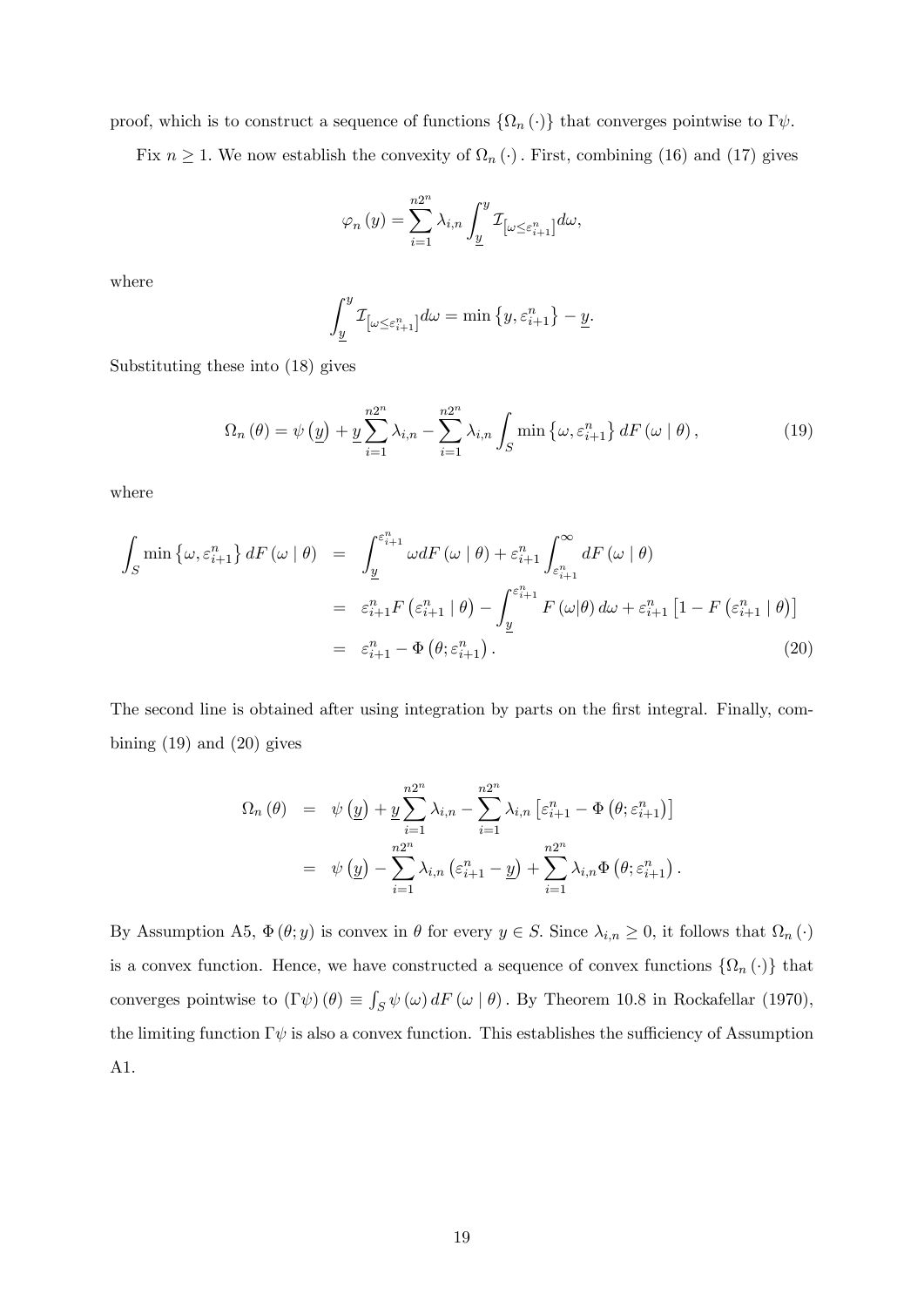#### Necessity of Assumption A5

Suppose  $\Gamma \psi$  is a convex function in  $\theta$  for all  $\psi \in C'(S)$ . Fix  $y \in S$  and define  $\psi_y(\omega) =$  $\max \{y - \omega, 0\}$  for all  $\omega \in S$ , which is decreasing and convex. Applying  $\Gamma$  on  $\psi_y(\cdot)$  gives

$$
\left(\Gamma\psi_y\right)(\theta) = \int_S \max\left\{y - \omega, 0\right\} dF\left(\omega \mid \theta\right) = \int_{\underline{y}}^y F\left(\omega \mid \theta\right) d\omega.
$$

Since  $(\Gamma \psi_y) (\theta)$  is convex in  $\theta$  for any  $y \in S$ , the condition in Assumption A1 is satisfied. This establishes the necessity part and also completes the proof of Theorem 1.

## Proof of Theorem 3

Let  $u(\cdot)$  be an increasing concave function in  $\mathcal{C}(S)$ . Since both  $G'(\cdot)$  and  $G''(\cdot)$  are taken from  $\mathcal{L}(\Theta)$ , the expectations in (10) are finite. Consider the "if" part. Suppose Assumption A1 is satisfied. Then by the corollary of Theorem 1, the expected value  $\int_S u(y) dF(y | \theta)$  is a concave function in  $\theta$ . Equation (10) follows immediately from the assumption that  $G' \leq_{cx} G''$ .

Next, consider the "only if" part. Suppose (10) holds for all the distributions in  $\mathcal{L}(\Theta)$ and for all increasing concave  $u(\cdot)$ . Pick any two points  $\theta_1$  and  $\theta_2$  in  $\Theta$ . For any  $\alpha \in (0,1)$ , define  $\theta_{\alpha} = \alpha \theta_1 + (1 - \alpha) \theta_2$ . Since  $\Theta$  is convex, it also contains  $\theta_{\alpha}$ . Take  $G'(\cdot)$  to be the Dirac distribution at  $\theta_{\alpha}$  and  $G''(\cdot)$  be the distribution that assigns probability  $\alpha$  to  $\theta_1$  and probability  $(1 - \alpha)$  to  $\theta_2$ . Then for any real-valued convex function  $\zeta$  on  $\Theta$ , we have

$$
\int_{\Theta} \zeta(\theta) dG'(\theta) = \zeta(\theta_{\alpha}) \leq \alpha \zeta(\theta_1) + (1 - \alpha) \zeta(\theta_2) = \int_{\Theta} \zeta(\theta) dG''(\theta),
$$

which means  $G' \leq_{cx} G''$  holds. The condition in (10) can now be rewritten as

$$
\int_{S} u(y') dF(y' | \theta_{\alpha}) \geq \alpha \int_{S} u(y'') dF(y'' | \theta_{1}) + (1 - \alpha) \int_{S} u(y'') dF(y'' | \theta_{2}),
$$

or equivalently

$$
(\Gamma u) (\theta_{\alpha}) \ge \alpha (\Gamma u) (\theta_1) + (1 - \alpha) (\Gamma u) (\theta_2).
$$

Since  $-u(\cdot)$  is an arbitrary member of  $\mathcal{C}'(S)$ , the above condition implies that the operator  $\Gamma$ maps every function in  $\mathcal{C}'(S)$  to a convex function in  $\theta$ . By Theorem 1, this is true if and only if Assumption A1 is satisfied. This completes the proof of Theorem 3.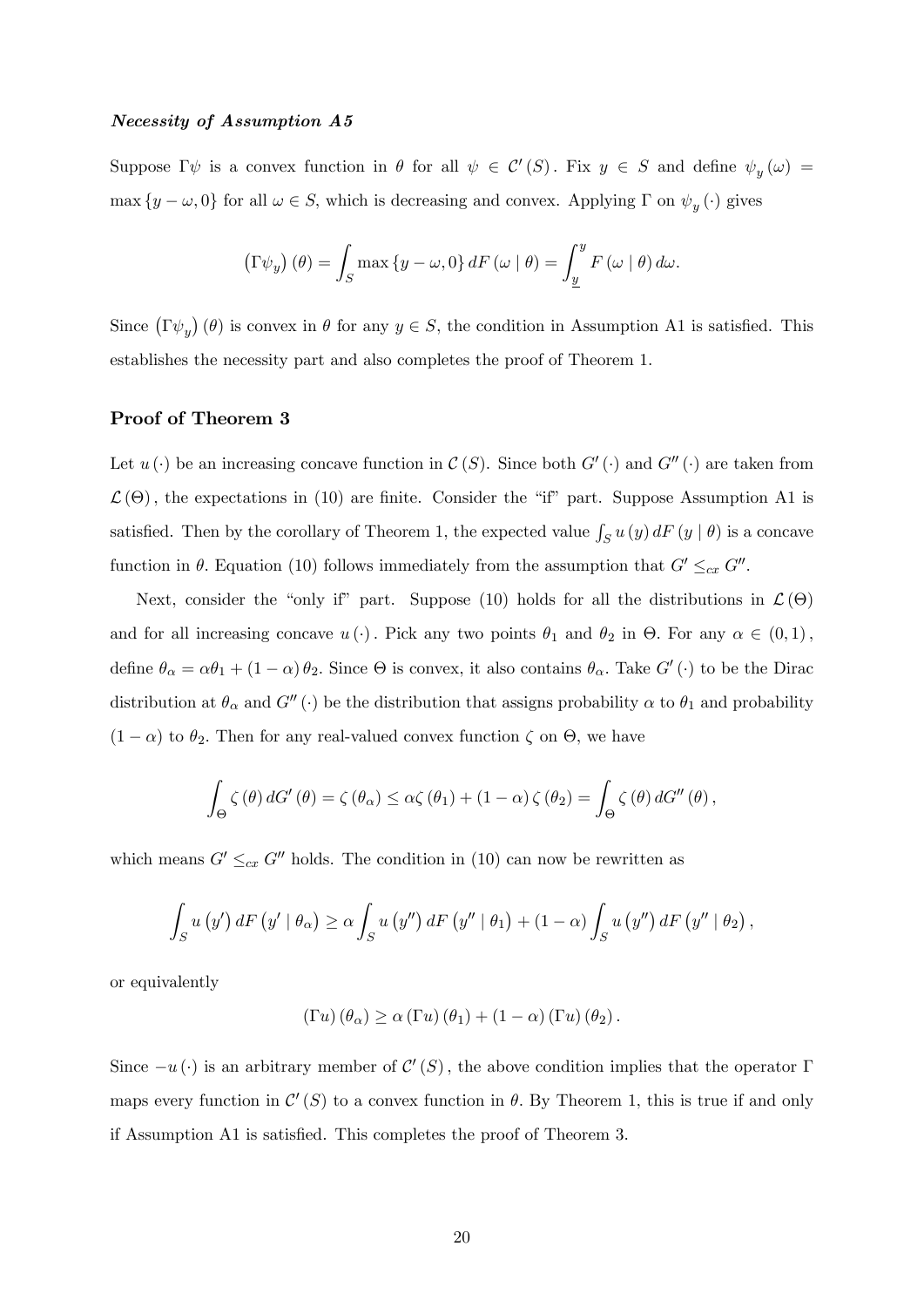#### Proof of Theorem 5

This proof uses the same line of reasoning as in the proof of Theorem 3. Let  $u'(\cdot)$  be an arbitrary function in  $\mathcal{C}'(S)$  and let s'' be any solution of (P1) under y''. Suppose Assumption A1 is satisfied. Then by Theorem 1, the expected marginal utility

$$
\int_{S} u' \left[ y + (1+r) s'' \right] dF \left( y \mid \theta \right),
$$

is a convex function in  $\theta$ . The inequality in (13) follows immediately from the hypothesis that  $G' \leq_{cx} G''$ .

Next, suppose (13) holds for all the distributions in  $\mathcal{L}(\Theta)$  and for any arbitrary function in  $\mathcal{C}'(S)$ . Pick any two points  $\theta_1$  and  $\theta_2$  in  $\Theta$  and define the mixture  $\theta_\alpha = \alpha \theta_1 + (1 - \alpha) \theta_2$  for  $\alpha \in (0,1)$ . Take  $G'(\cdot)$  to be the Dirac distribution at  $\theta_{\alpha}$  and  $G''(\cdot)$  be the distribution that assigns probability  $\alpha$  to  $\theta_1$  and probability  $(1 - \alpha)$  to  $\theta_2$ . The inequality in (13) can now be rewritten as

$$
\alpha \int_{\Theta} \int_{S} u' \left[ y'' + (1+r) s'' \right] dF \left( y'' \mid \theta_{1} \right) + (1-\alpha) \int_{\Theta} \int_{S} u' \left[ y'' + (1+r) s'' \right] dF \left( y'' \mid \theta_{1} \right)
$$
  
\n
$$
\geq \int_{\Theta} \int_{S} u' \left[ y' + (1+r) s'' \right] dF \left( y' \mid \theta_{\alpha} \right).
$$

In words, this means the operator  $\Gamma$  maps every function in  $\mathcal{C}'(S)$  to a convex function in  $\theta$ , which is true if and only if Assumption A1 is satisfied. This completes the proof of Theorem 5.

#### Proof of Lemma 6

Since the objective function is continuous and the constraint set is compact, (P2) has at least one solution. Since  $v(\cdot)$ ,  $\psi(\cdot)$  and  $\phi(\cdot)$  are all increasing concave functions, the objective function is also concave in s. Hence, the Kuhn-Tucker first-order conditions are both necessary and sufficient to identify the solutions of  $(P2)$ . What remains is to show that we can rule out the corner solution  $s = z$  with the help of  $\beta(1+r) < 1$ . First, since  $\phi(\cdot)$  is increasing, we have

$$
\int_{\Theta} \int_{S} \phi \left[ y + (1+r) z \right] dF \left( y \mid \theta \right) dG \left( \theta \right) \ge \phi \left( 0 \right)
$$
\n
$$
\Rightarrow M \left( y + (1+r) z \right) \ge 0. \tag{21}
$$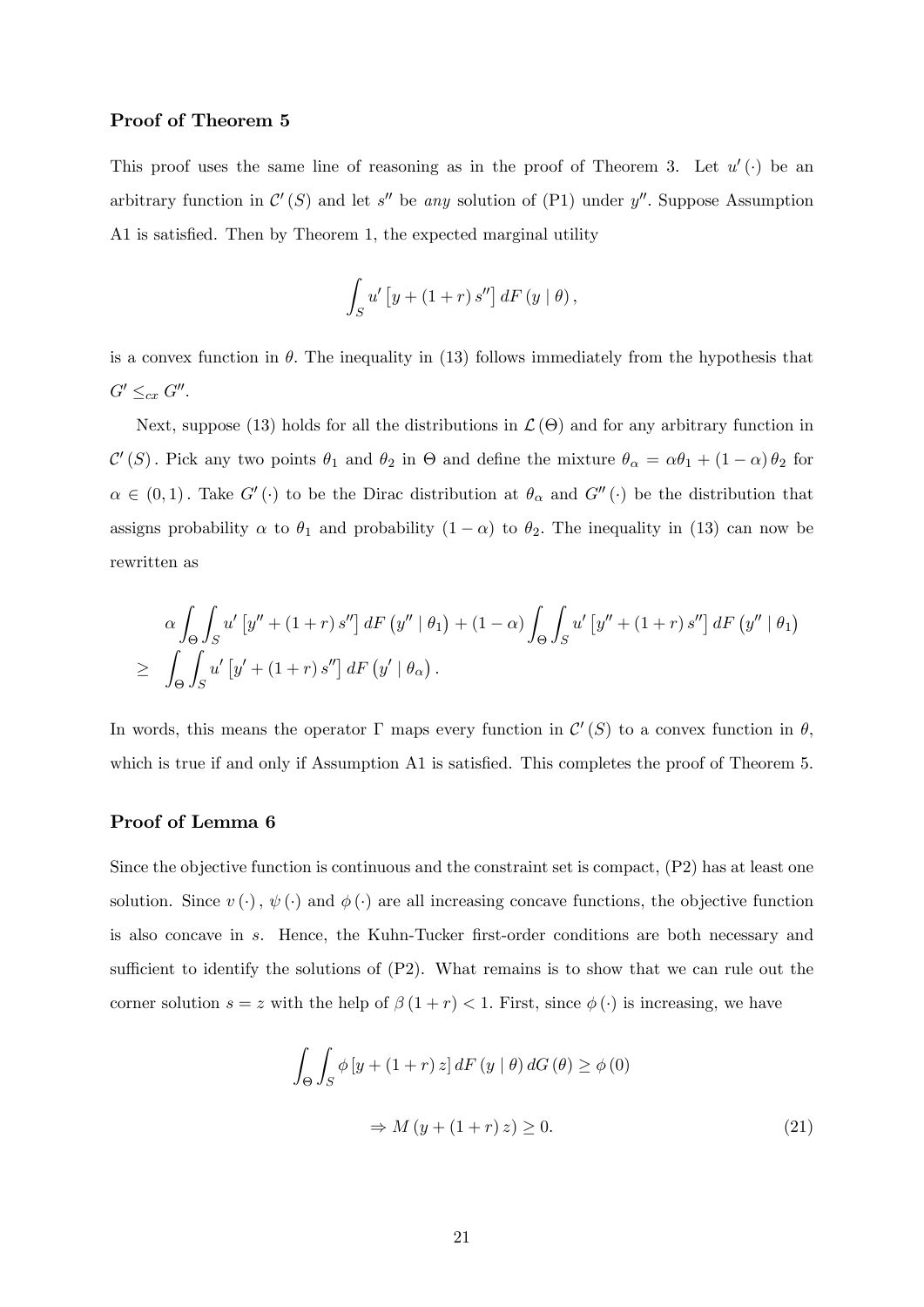Second, note that the derivative of  $\psi(\cdot)$  is given by

$$
\psi'(x) = \frac{v'\left[\phi^{-1}(x)\right]}{\phi'\left[\phi^{-1}(x)\right]}.
$$

Since  $\psi'(\cdot)$  is decreasing and  $\phi^{-1}(\cdot)$  is strictly increasing, it follows that  $v'(q)/\phi'(q)$  is decreasing in  $q$ . This, together with  $(21)$  implies

$$
\psi' \left[ \int_{\Theta} \int_{S} \phi \left[ y + (1+r) z \right] dF \left( y \mid \theta \right) dG \left( \theta \right) \right] = \frac{v' \left[ M \left( y + (1+r) z \right) \right]}{\phi' \left[ M \left( y + (1+r) z \right) \right]} \le \frac{v' \left( 0 \right)}{\phi' \left( 0 \right)}.
$$
\n(22)

Finally, using (21)-(22) and  $\beta(1+r) < 1$  gives

$$
\beta(1+r)\,\psi'\left[\int_{\Theta}\int_{S}\phi\left[y+(1+r)\,z\right]dF\left(y\mid\theta\right)dG\left(\theta\right)\right]\int_{\Theta}\int_{S}\phi'\left[y+(1+r)\,s\right]dF\left(y\mid\theta\right)dG\left(\theta\right)<\upsilon'\left(0\right).
$$

This condition states that the marginal benefit of increasing  $c_1$  from zero outweighs the marginal cost of doing so. Hence, it is not optimal to choose  $c_1 = 0$ . Thus, any solution of  $(P2)$  must be strictly less than  $z$  and is characterised by the Euler equation in  $(14)$  which is implied by the Kuhn-Tucker conditions. This completes the proof of Lemma 6.

## Proof of Theorem 7

As in Theorem 5, let  $G'(\cdot)$  and  $G''(\cdot)$  be two distributions in  $\mathcal{L}(\Theta)$  such that  $G' \leq_{cx} G''$ . Let  $y'$ and y'' be the random incomes generated by  $\{\mathcal{F}, G'\}$  and  $\{\mathcal{F}, G''\}$ , respectively. Let s'' be any solution of  $(P2)$  under  $y''$ . Suppose Assumption A1 is satisfied. We want to show that

$$
\psi' \left[ \int_{\Theta} \int_{S} \phi \left[ y'' + (1+r) s'' \right] dF \left( y'' \mid \theta \right) dG'' \left( \theta \right) \right] \int_{\Theta} \int_{S} \phi' \left[ y'' + (1+r) s'' \right] dF \left( y'' \mid \theta \right) dG'' \left( \theta \right)
$$
  
\n
$$
\geq \psi' \left[ \int_{\Theta} \int_{S} \phi \left[ y' + (1+r) s'' \right] dF \left( y' \mid \theta \right) dG' \left( \theta \right) \right] \int_{\Theta} \int_{S} \phi' \left[ y' + (1+r) s'' \right] dF \left( y' \mid \theta \right) dG' \left( \theta \right) 23
$$

By Theorem 4 (and the preceding discussion), we have

$$
\int_{\Theta} \int_{S} \phi \left[ y'' + (1+r) s'' \right] dF \left( y'' \mid \theta \right) dG'' \left( \theta \right) \leq \int_{\Theta} \int_{S} \phi \left[ y' + (1+r) s'' \right] dF \left( y' \mid \theta \right) dG' \left( \theta \right).
$$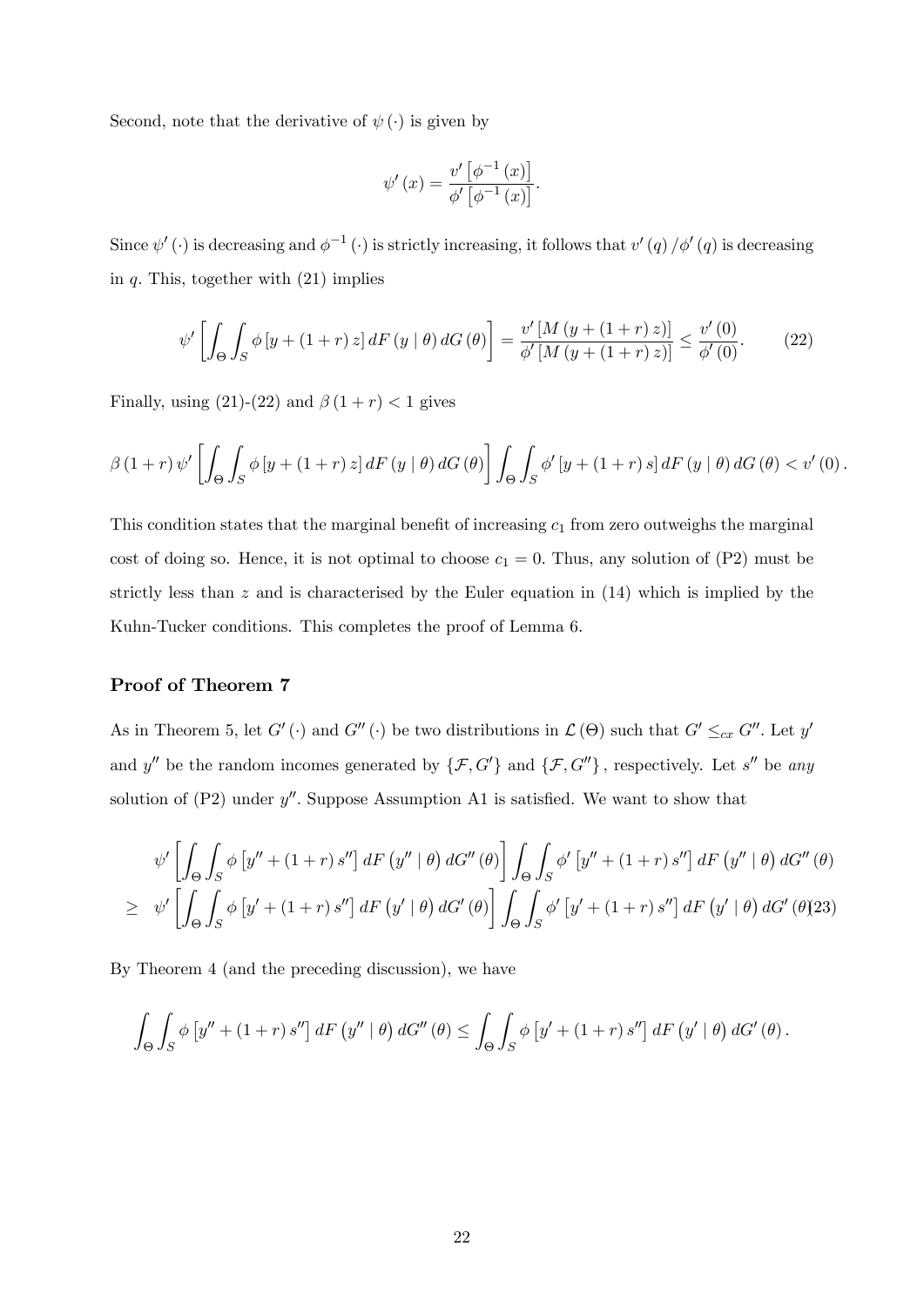The concavity of  $\psi(\cdot)$  then implies

$$
\psi' \left[ \int_{\Theta} \int_{S} \phi \left[ y'' + (1+r) s'' \right] dF \left( y'' \mid \theta \right) dG'' \left( \theta \right) \right]
$$
  
\n
$$
\geq \psi' \left[ \int_{\Theta} \int_{S} \phi \left[ y' + (1+r) s'' \right] dF \left( y' \mid \theta \right) dG' \left( \theta \right) \right].
$$
 (24)

On the other hand, since  $\phi'(\cdot)$  is a decreasing convex function in  $\mathcal{C}(S)$ , so by Theorem 1 we can get

$$
\int_{\Theta} \int_{S} \phi' \left[ y'' + (1+r) s'' \right] dF \left( y'' \mid \theta \right) dG'' \left( \theta \right)
$$
\n
$$
\geq \int_{\Theta} \int_{S} \phi' \left[ y' + (1+r) s'' \right] dF \left( y' \mid \theta \right) dG' \left( \theta \right). \tag{25}
$$

Since all the quantities involved in (24) and (25) are nonnegative, these two inequalities together imply (23).

Next, suppose (23) holds for all convex  $\phi'(\cdot)$  and all concave  $\psi(\cdot) \equiv v \left[\phi^{-1}(\cdot)\right]$ . Take  $\psi$  to be any linear function with strictly positive slope. Then  $(23)$  can be simplified to become

$$
\int_{\Theta} \int_{S} \phi' \left[ y'' + (1+r) s'' \right] dF \left( y'' \mid \theta \right) dG'' \left( \theta \right) \ge \int_{\Theta} \int_{S} \phi \left[ y' + (1+r) s'' \right] dF \left( y' \mid \theta \right) dG' \left( \theta \right).
$$

The rest of the proof is essentially the same as the proof for the "only if" part of Theorem 5. This completes the proof of Theorem 7.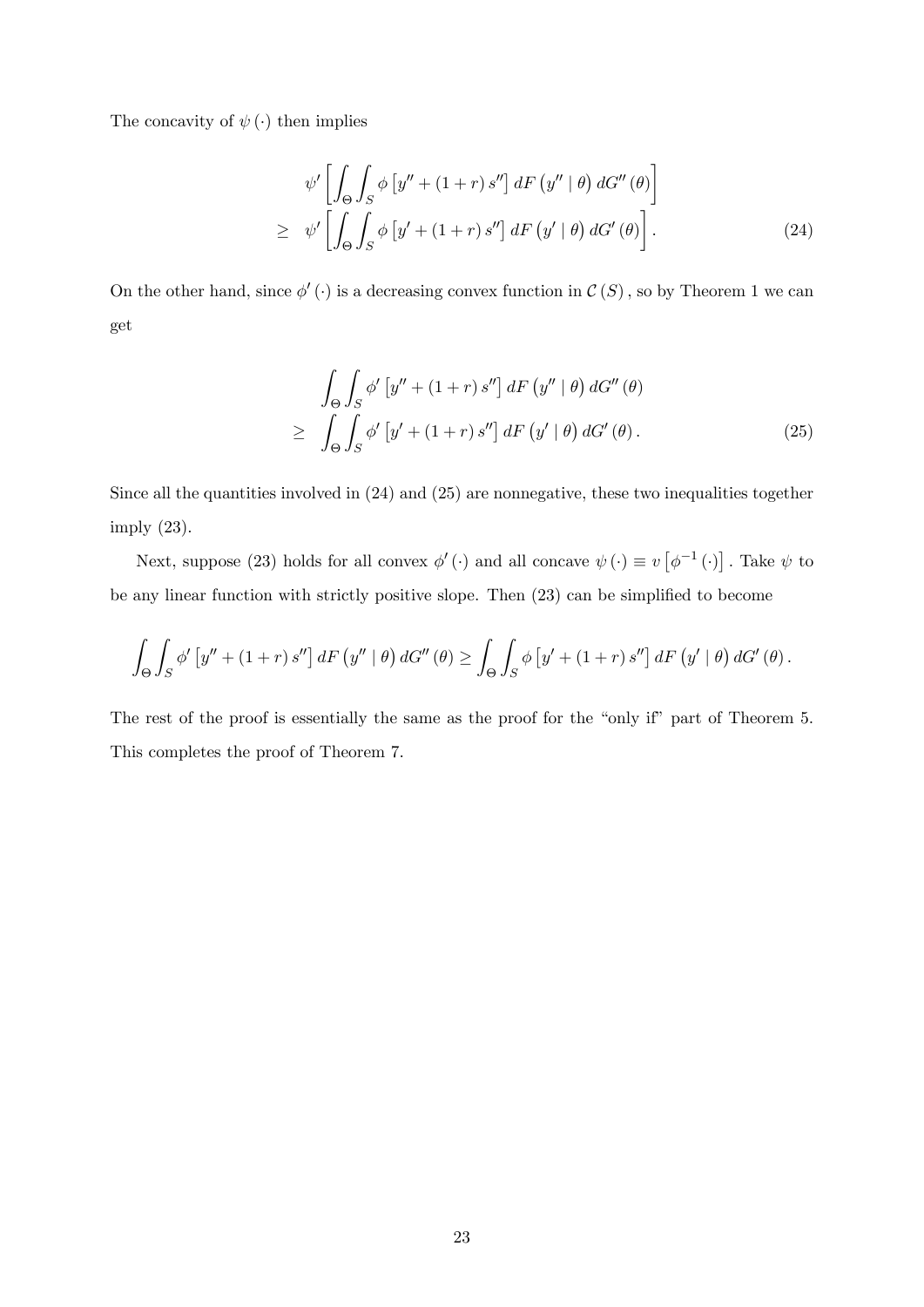# References

- [1] Bansal, R., and Yaron, A.,  $(2004)$  "Risk for the Long Run: A Potential Resolution of Asset Pricing Puzzles," *Journal of Finance*, vol. 54, pp.1481-1509.
- [2] Basu, S., and Bundick, B.  $(2014)$  "Uncertainty Shocks in a Model of Effective Demand," unpublished manuscript.
- [3] Bloom, N., (2014) "Fluctuations in Uncertainty," Journal of Economic Perspective, vol. 28, pp.153-176.
- [4] Fernández-Villaverde, J., and Rubio-Ramirez, J.F. (2013) "Macroeconomics and Volatility: Data, Models, and Estimation," In Advances in Economics and Econometrics: Tenth World Congress, Volume 3 (edited by D. Acemoglu, M. Arellano and E. Dekel), pp.137-183.
- [5] Gollier, C., (2001) The Economics of Risk and Time, The MIT Press.
- $[6]$  Guvenen, F., Ozkan, S., and Song, J.,  $(2014)$  "The Nature of Countercyclical Income Risk," Journal of Political Economy, vol. 122, pp.621-660.
- [7] Kimball, M. (1990) "Precautionary Saving in the Small and in the Large," Econometrica, vol. 58, pp.53-73.
- [8] Kimball, M., and Weil, P. (2009) "Precautionary Saving and Consumption Smoothing across Time and Possibilities," Journal of Money, Credit and Banking, vol. 41, pp. 245-284.
- [9] Leland, H.E. (1968) "Saving and Uncertainty: The Precautionary Demand for Saving," Quarterly Journal of Economics, vol. 82, pp.465-473.
- [10] Meghir, C., and Pistaferri, L., (2004) "Income Variance Dynamics and Heterogeneity," Econometrica, vol. 72, pp.1-32.
- [11] Niculescu, C., and Persson, L.E. (2006) Convex Functions and their Applications, Springer.
- [12] Rockafellar, R.T., (1970) Convex Analysis, Princeton University Press.
- [13] Sandmo, A. (1970) "The Effect of Uncertainty on Saving Decisions." Review of Economic Studies, vol. 37, pp.353-360.
- [14] Shaked, M., and Shanthikumar, J.G., (2007) Stochastic Ordering, Springer.